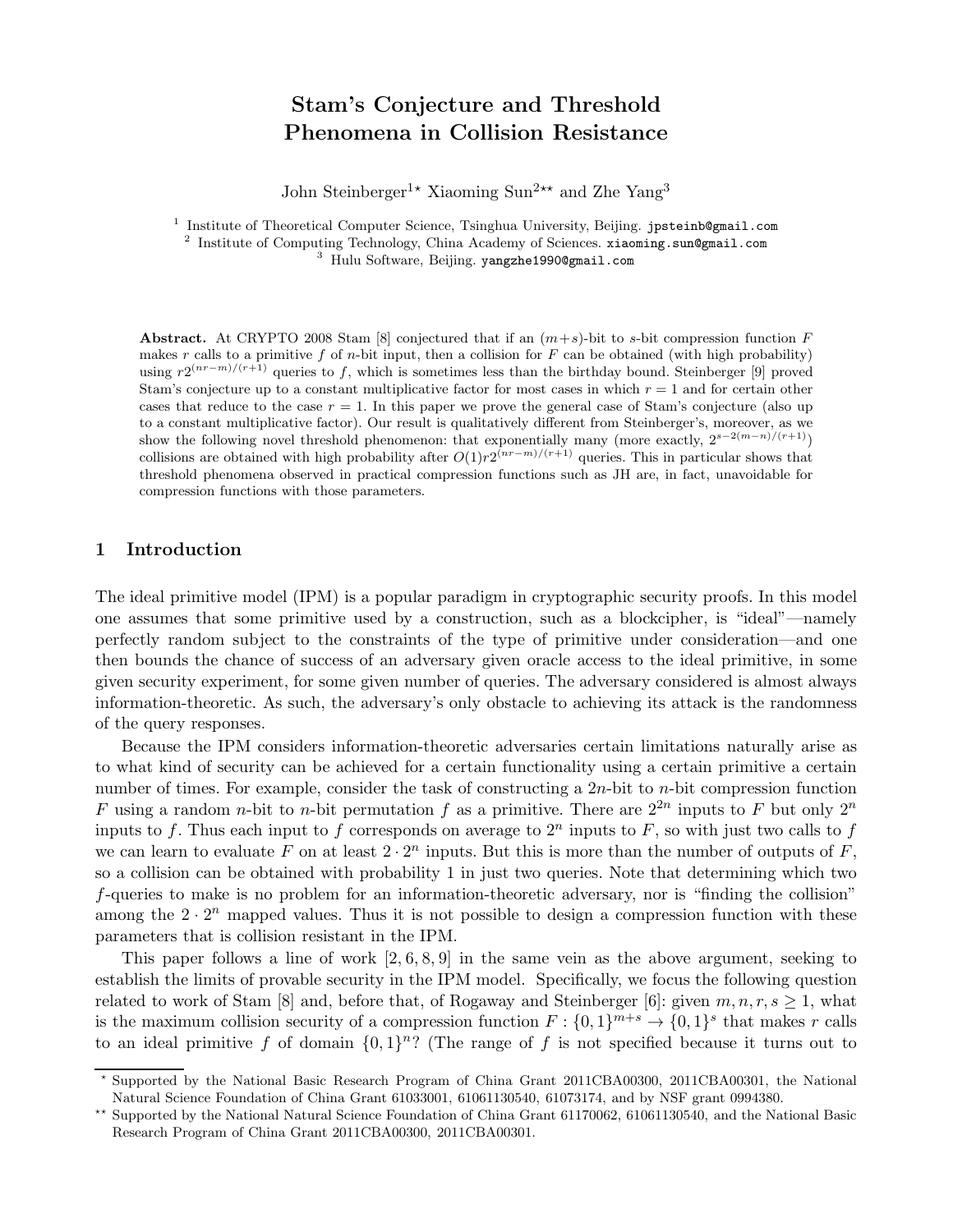be immaterial<sup>1</sup>.) Here "collision security" means the largest number of  $f$ -queries the best informationtheoretic adversary can ask before achieving probability  $\frac{1}{2}$  of obtaining a collision.

Since it costs at most r queries to evaluate any point in the domain, a birthday attack implies that collision security cannot exceed  $q = O(1) r 2^{s/2}$  queries. However, depending on the parameters, other attacks may be more effective than birthday attacks. In particular Stam [8] conjectured that

$$
q = r\left[2^{(nr-m)/(r+1)}\right] + 1\tag{1}
$$

queries should always suffice for finding a collision with probability at least  $\frac{1}{2}$ . (We restate Stam's conjecture as slightly modified by Steinberger [9].) Roughly speaking, this bound is less than a birthday attack when  $s/2 > (nr - m)/(r + 1)$ . The latter occurs for example when  $(m, n, r, s) = (n, n, 2, n)$ , the case of a 2n-bit to n-bit compression function making two calls to a primitive of n-bit input, for which Stam's bound forecasts a maximum collision resistance of  $2^{n/3}$ , which is more restrictive than the birthday bound of  $2^{n/2}$ . As a second example, Stam's bound is even more restrictive when  $(m, n, r, s) = (n, n, 1, n)$ , for which it forecasts a maximum collision resistance of  $O(1)$  queries; in fact this setting of parameters coincides with the first example discussed in the paper (regarding a compression function  $F: \{0,1\}^{2n} \to \{0,1\}^n$  making a single call to an *n*-bit random permutation).

Stam's conjecture is appealing because it apparently constitutes the optimal upper bound on collision resistance for all cases for which it beats the birthday bound, while the birthday bound can apparently be achieved in all other cases. In other words, as far as currently understood, it seems like the maximum collision resistance of a compression function  $F: \{0,1\}^{m+s} \to \{0,1\}^s$  making r calls to a random function  $f$  of *n*-bit input equals

$$
\min(r2^{s/2}, r\lceil 2^{(nr-m)/(r+1)}\rceil)
$$

up to possible lower order terms. This thesis is supported by a number of constructions [5, 7, 8].

Steinberger [9] obtained the only previous results on Stam's conjecture. He proved that when

$$
(2m - n(r - 1))/(r + 1) \ge 4.09
$$
 (2)

 $O(1)r\lceil 2^{(nr-m)/(r+1)}\rceil$  queries suffice to find a collision for F with probability at least 0.5. The condition (2) is increasingly restrictive as r grows; for  $r = 1$ , it reduces to  $m \geq 4.09$ ; for  $r = 2$ , it reduces to  $\frac{2}{3}m-\frac{1}{3}$  $\frac{1}{3}n \geq 4.09$ ; for  $r = 3$  it reduces to  $\frac{1}{2}m - \frac{1}{2}$  $\frac{1}{2}n \geq 4.09$ ; and so on. If  $m = n$  (a typical case in real-world constructions) then (2) is false for all  $r \geq 3$ . Thus Stam's conjecture was until now, and despite Steinberger's result, very much open in the general case.

Steinberger also made the observation that for certain parameters  $(m, n, r, s)$  Stam's conjecture can be reduced to parameters  $(m', n, r', s)$  such that  $m' < m$  and  $r' < r$ . (To be precise, such a reduction can be effected whenever  $mr \geq n$ .) In fact, the core of Steinberger's result is a proof of Stam's conjecture for the case<sup>2</sup>  $r = 1$  and  $m \ge 4.09$ . Other parameters  $(m, n, r, s)$  with  $r > 1$  to which Steinberger's result applies are precisely those for which the reduced tuple  $(m', n, r', s)$  has  $r' = 1$  and  $m' \geq 4.09$  (inequality (2) is sufficient and necessary for both  $r' = 1$  and  $m' \geq 4.09$  to hold). Thus Steinberger's result is "really" about the case  $r = 1$  of Stam's conjecture. (To be fair, the results of [9] nonetheless cover a large number of parameter settings of practical interest.)

In this paper we resolve the general case of Stam's conjecture. More precisely we show that if  $F: \{0,1\}^{m+s} \to \{0,1\}^s$  is a compression function using r calls to a primitive f of n-bit input, where  $m \geq 1$ , then with high probability a collision can be found for F in at most

$$
O(1)r\left\lceil 2^{\frac{nr-m}{r+1}}\right\rceil
$$

<sup>1</sup> Immaterial to proving the upper bound under consideration in this paper; better upper bounds on security should be provable if  $f$  has sufficiently small range, see comments by Stam  $[8]$ .

<sup>&</sup>lt;sup>2</sup> When m is not an integer, our meaning is that F is a compression function of domain of size at least  $[2^{s+m}]$ ; the qualitative nature of the domain (be it bitstrings, or some other set) is not relevant. See Section 2 for a more precise statement.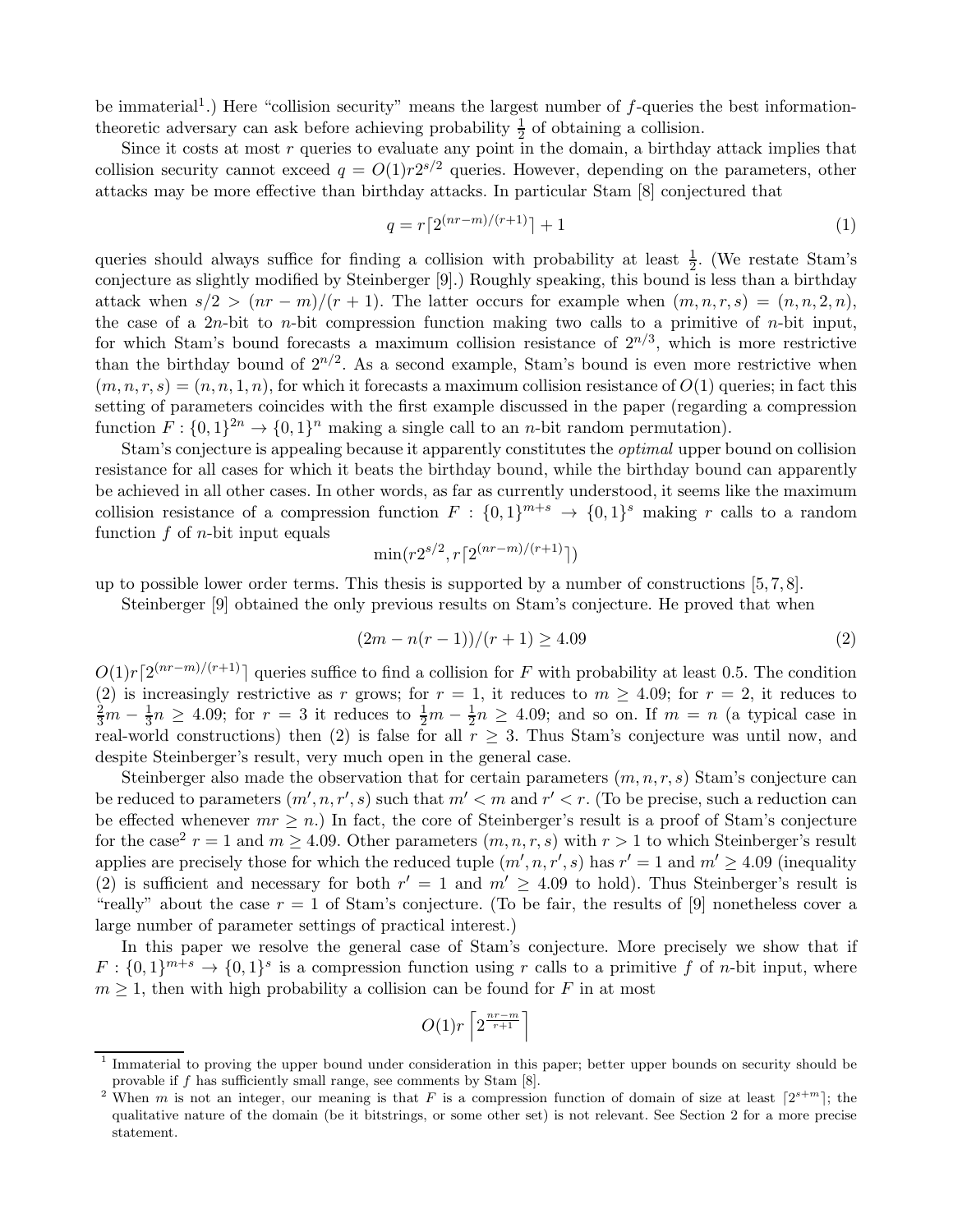queries to f, where the  $O(1)$  term represents a constant independent of all other parameters. This constant, being in the vicinity of 16000, is large but not astronomical. Note that some lower bound must be imposed on m, since if  $m = 0$  the domain has the same size as the range, and F may have no collisions at all (e.g., F may ignore its primitive f, and be the identity on  $\{0,1\}^s$ ). In fact, Stam's conjecture doesn't hold under the sole assumption  $m > 0$ , as is easy to see. For example, this would allow the domain to have a single more point than the range, making a collision very hard to find<sup>3</sup>.

At this point we emphasize that, like for Steinberger's theorem, the "primitive" f called by the compression function F can be any type of primitive of *n*-bit input, i.e., can be drawn from any distribution. Such a primitive can model, for example, a *n*-bit to *n*-bit permutation, but it can also model, say, a blockcipher<sup>4</sup>, or essentially any type of function-like primitive.

On the other hand our result is qualitatively different from Steinberger's in that we show an interesting threshold phenomenon: for the range of parameters in which Stam's bound is less than the cost of a birthday attack (namely, when  $s/2 > (nr - m)/(r + 1)$ ), we show many collisions are obtained with high probability as soon as  $O(1)r\left[2^{\frac{n'-m}{r+1}}\right]$  queries are made; more precisely, one obtains at least

$$
2^{s-\frac{2(nr-m)}{r+1}}\tag{3}
$$

collisions with high probability, using at most  $16000r\left[2^{\frac{nr-m}{r+1}}\right]$  queries to f. In this regard, it is worth recalling that Stam's bound is conjecturally optimal (and for some settings of parameters provably optimal), implying that with only

$$
o(1)r\lceil 2^{\frac{nr-m}{r+1}}\rceil
$$

queries to f, no collisions for F are found with high probability (presuming an adequate  $F$ ). Note the exponent  $s-2(nr-m)/(r+1)$  in (3) is precisely twice the difference between the exponent in the cost of a birthday attack (a.k.a. s/2) and the exponent of Stam's conjecture (a.k.a.  $(nr-m)/(r+1)$ ). Thus, the further Stam's bound is beneath the cost of a birthday attack, the sharper the threshold phenomenon.



**Fig. 1.** The JH compression function  $G: \{0, 1\}^{1.5n} \to \{0, 1\}^n$ . All wires carry  $n/2$ -bit values.

As an example, we can consider the compression function  $G$  of JH [11], one of the finalists in NIST's SHA-3 competition, pictured in Figure 1. This is a compression function from  $\{0,1\}^{1.5n}$  to  $\{0,1\}^n$ using a single call to a primitive f of *n*-bit input (more precisely, f is a permutation). Thus the JH compression function G has parameters  $(m, n, r, s) = (0.5n, n, 1, n)$ . The cost of a birthday attack for G is  $2^{n/2}$ . Stam's bound, however, is

$$
2^{\frac{nr-m}{r+1}} = 2^{\frac{n-0.5n}{2}} = 2^{n/4}.
$$

<sup>&</sup>lt;sup>3</sup> See Wiener [10] for details on the effectiveness of birthday attacks in functions were the size of the domain approaches the size of the range.

<sup>&</sup>lt;sup>4</sup> A blockcipher with m-bit word and k-bit key can be modeled as a primitive of input length  $n = m + k$ , or of input length  $n = m + k + 1$  if the construction also uses "inverse" blockcipher calls (in which case the extra bit indicates whether the call is forward or backward).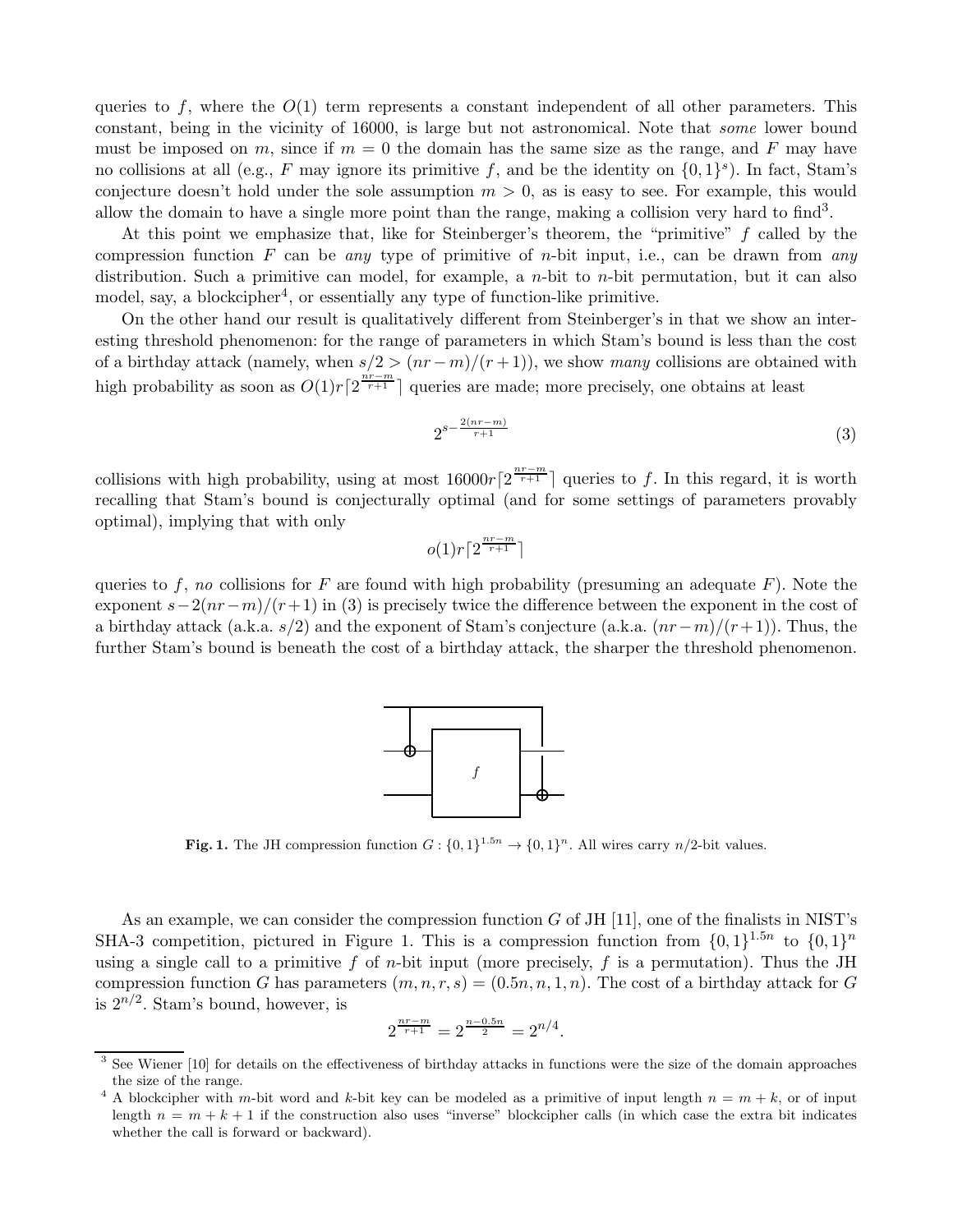Thus Stam's conjecture indicates that the JH compression function G must have significantly weaker than birthday collision resistance. It is indeed easy to see that, on average, only  $2^{n/4}$  queries are required to find a collision for G, since all one needs is to find a collision on the top half of output (the bottom half can then be adjusted via the input wire). Steinberger's theorem (and our own result as well) shows that any compression function with parameters  $(m, n, r, s) = (0.5n, n, 1, n)$ , regardless of its design, will likewise have collision resistance at most  $2^{n/4}$  (up to a small constant factor). Observe, also, that once a single collision is obtained for  $G, 2^{n/2}$  collisions are obtained at once, since we can replicate the collision with any value on the bottom output wire. Our own theorem, beyond showing that collision resistance cannot exceed  $2^{n/4}$ , predicts this threshold behavior as well. More precisely, we show that for any compression function with parameters  $(m, n, r, s) = (0.5n, n, 1, n)$ , an adversary making at most<sup>5</sup>  $200 \cdot 2^{n/4}$  queries to f can obtain

$$
2^{s - \frac{2(nr-m)}{r+1}} = 2^{n - \frac{2(n-0.5n)}{2}} = 2^{0.5n}
$$

collisions<sup>6</sup> with high probability. On the other hand, we emphasize that no collisions are obtained for G with  $\frac{1}{10} \cdot 2^{n/4}$  queries (for any adversary, w.h.p.). Thus we not only pinpoint the collision resistance up to a constant factor, but we also pinpoint the exact "payoff" that occurs once collision resistance is breached.

As a second example, in [8] Stam exhibits a compression function with parameters  $(m, n, r, s)$  =  $(n, n, 2, n)$  of collision resistance  $2^{n/3}$  (Stam's bound). Stam's compression function has the particularity that  $n/3$  bits are simply forwarded untouched from the input the output, whereas the remaining  $2n$  $n/3 = \frac{5}{3}n$  input bits are cryptographically processed into the remaining  $n - n/3 = \frac{2}{3}n$  output bits. Obviously, for such a compression function,  $2^{n/3}$  collisions are obtained once a single collision is obtained. Our own result shows this sudden jump (from no collisions to  $2^{n/3}$  collisions) is essentially unavoidable, in the sense that with

$$
16000 \cdot 2^{\frac{nr-m}{r+1}} = 16000 \cdot 2^{\frac{2n-n}{3}} = 16000 \cdot 2^{n/3}
$$

queries an adversary can obtain

$$
2^{s-\frac{2(nr-m)}{r+1}} = 2^{n-\frac{2(2n-n)}{3}} = 2^{n/3}
$$

collisions with high probability, and this for any compression function with parameters  $(m, n, r, s)$  $(n, n, 2, n).$ 

Organization. Section 2 contains relevant definitions and conventions. Section 3 states and briefly discusses our main result. Section 4 gives an overview of the proof, and briefly compares our proof techniques to those of Steinberger [9]. The actual proof of our main theorem (this being Theorem 2 in Section 3) is left to the full version of this paper for reasons of space, but the key technical lemmas, which contain the more mathematically interesting techniques and on which the overview of Section 4 is also based, are proved in Appendix A.

### 2 Definitions and Preliminaries

COMPRESSION FUNCTIONS. Let  $m \geq 0$  be a real number and let  $s \geq 0$  be an integer. (Our results hold as stated even when  $s \geq 0$  is a real number such that  $2<sup>s</sup>$  is an integer and, likewise, also when  $n \geq 0$ is a real number such that  $2^n$  is an integer. However, for notational and conceptual simplicity, we shall

When  $r = 1$  the multiplicative constant can be improved from 16000 to 200. See Section 3 for more details.

<sup>6</sup> Traditionally, the "number of collisions" means the "number of distinct pairs of inputs that collide". Note, however, that under this definition  $2^{0.5n}$  "collisions" may be caused by only  $2^{0.25n}$  inputs, all involved in one big multi-collision. We show, in fact, that the number of different inputs involved in a collision is at least  $2^{0.5n}$ , which constitutes an even stronger result.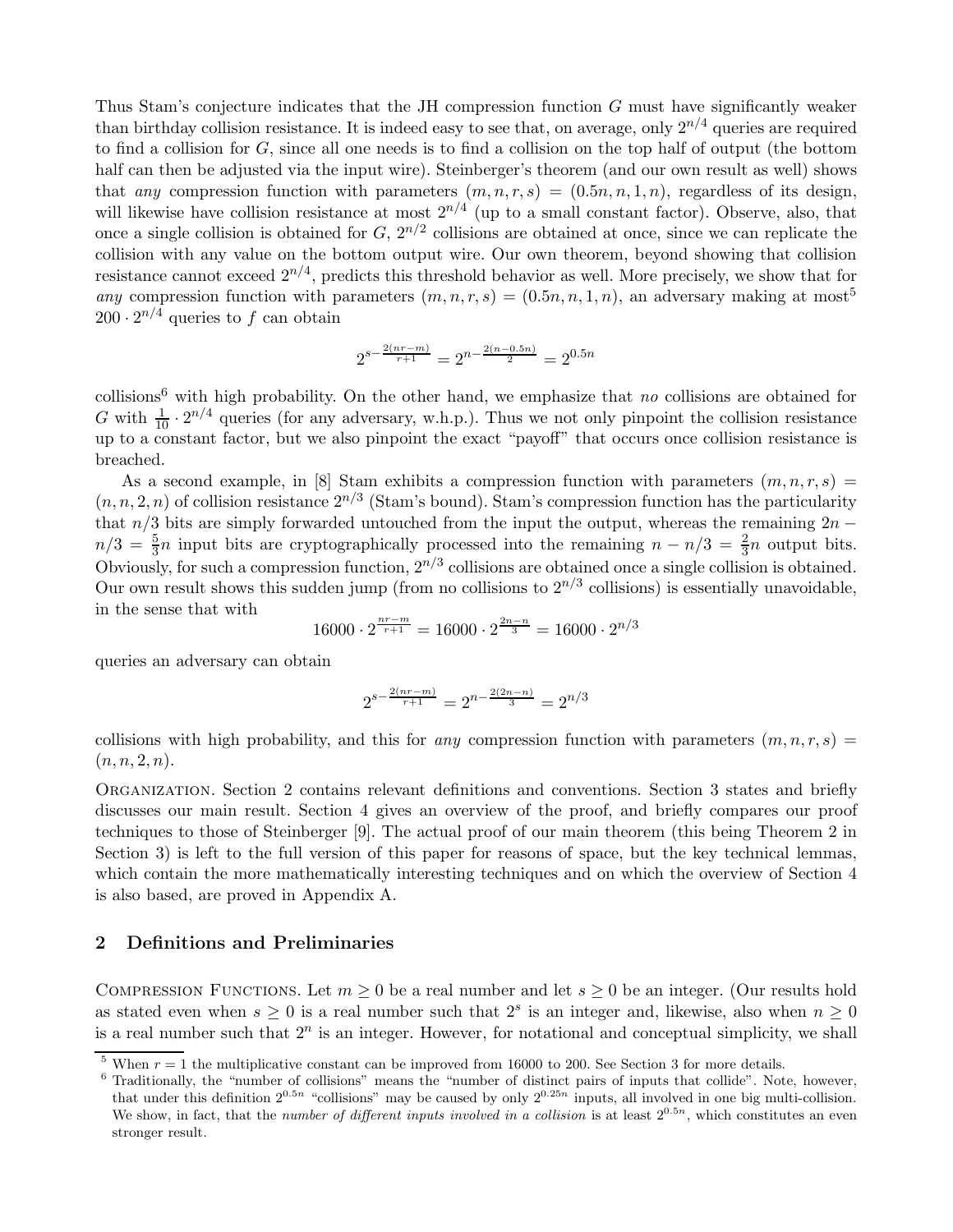assume n, s are integers.) By "a function of domain  $\{0,1\}^{s+m}$ " we mean a function with a domain of size  $\lceil 2^{s+m} \rceil$ —the exact nature of the domain will not matter for our results, but for notational convenience we still write the domain as  $\{0,1\}^{s+m}$  (even though m is not necessarily an integer and, furthermore, even though  $2^{s+m}$  is not necessarily an integer). Readers who feel uneasy about this convention may think of  $\{0,1\}^{s+m}$  as being a shorthand for some fixed subset of  $\{0,1\}^{s+m}$  of size  $\lceil 2^{s+m} \rceil$ .

Let now  $m \geq 0$  be a real number and let  $r \geq 1$ ,  $n, s \geq 0$  be integers. We formalize the notion of a compression function  $F: \{0,1\}^{s+m} \to \{0,1\}^s$  making r calls to a primitive f of domain  $\{0,1\}^n$ .

In fact we allow F to call potentially distinct primitives  $f_1, \ldots, f_r$  in fixed order mode, meaning  $f_i$ is called before  $f_j$  for  $i < j$ . Let  $f_1, \ldots, f_r$  be (not necessarily distinct) functions of domain  $\{0, 1\}^n$  and range  $\{0,1\}^b$ , where b is arbitrary. The compression function  $F: \{0,1\}^{m+s} \to \{0,1\}^s$  is defined by r  $\text{functions } g_1, \ldots, g_r \text{ where } g_i: \{0,1\}^{m+s} \times \{0,1\}^{b(i-1)} \rightarrow \{0,1\}^n \text{ and a function } h: \{0,1\}^{m+s} \times \{0,1\}^{br} \rightarrow$  $\{0,1\}^s$ . We then define  $F(v) = h(v, y_1, \ldots, y_r)$  where  $y_j = f_j(g_j(v, y_1, \ldots, y_{j-1}))$  for  $j = 1 \ldots r$ . We call the values  $y_1, \ldots, y_r$  intermediate chaining variables and we refer to the functions  $g_1, \ldots, g_r$  as the intermediate processing functions. We note that  $g_1, \ldots, g_r$  are, for a given construction, fixed finite functions with a public description.

We say an adversary A with oracle access to  $f_1, \ldots, f_r$  "knows the first k chaining variables" for some input  $v \in \{0,1\}^{m+s}$  when A has made the queries  $f_1(g_1(v)) = y_1, f_2(g_2(v, y_1)) = y_2, ...,$  $f_k(g_k(v, y_1, \ldots, y_{k-1})) = y_k$ , where  $0 \leq k \leq r$ . In this case, we also say A "knows the relevant queries" to  $f_1, \ldots, f_k$ " for v.

When F is as defined above we call F an " $(m, n, r, s)$  compression function". By default, the primitives called by such a compression function are always named  $f_1, \ldots, f_r$  (in order).

Collision accounting. The following definition is somewhat nonstandard, but central to the paper:

**Definition 1.** Let  $F: D \to R$  be a function of domain D and range R. Let  $S \subseteq D$ . The set of colliding inputs in S (with respect to  $F$ ) is the set

$$
\{x \in S : \exists y \in S, y \neq x, \ s.t. \ F(x) = F(y)\}.
$$

Let F be an  $(m, n, r, s)$  compression function calling primitives  $f_1, \ldots, f_r$ . Let A be an adversary with oracle access to  $f_1, \ldots, f_r$ . The set of inputs learned by A is the set of inputs  $S \subseteq \{0,1\}^{s+m}$  for which A has made the relevant queries to  $f_1, \ldots, f_r$  at the end of its attack (and therefore, for which A knows the value of F). The set of *colliding inputs obtained by A* is the set  $C \subseteq S$  of colliding inputs in S, with respect to F. We say A obtains z colliding inputs if  $|C| \geq z$ .

It is worth noting that  $|C| \geq |S| - |R|$ , given that only  $|R|$  elements of S can occupy their "own" slots in the range. Thus an adversary that learns  $|S|$  inputs for a compression function of range size  $|R|$ automatically obtains at least  $|S| - |R|$  colliding inputs.

YIELD. The following basic observation is due to Rogaway and Steinberger [6]:

**Lemma 1.** Let  $F : \{0,1\}^{m+s} \rightarrow \{0,1\}^s$  be a compression function calling primitives  $f_1, \ldots, f_r$ :  $\{0,1\}^n \rightarrow \{0,1\}^b$  in fixed-order mode. Then there exists an adversary that with at most q queries to each  $f_i$  can learn the first i intermediate chaining variables for at least

$$
2^{m+s}\left(\frac{q}{2^n}\right)^i
$$

inputs, for  $0 \leq i \leq r$ .

In other words, there exists an adversary making at most  $q$  queries to each  $f_i$ , and for which

$$
|S_i| \ge 2^{m+s} \left(\frac{q}{2^n}\right)^i
$$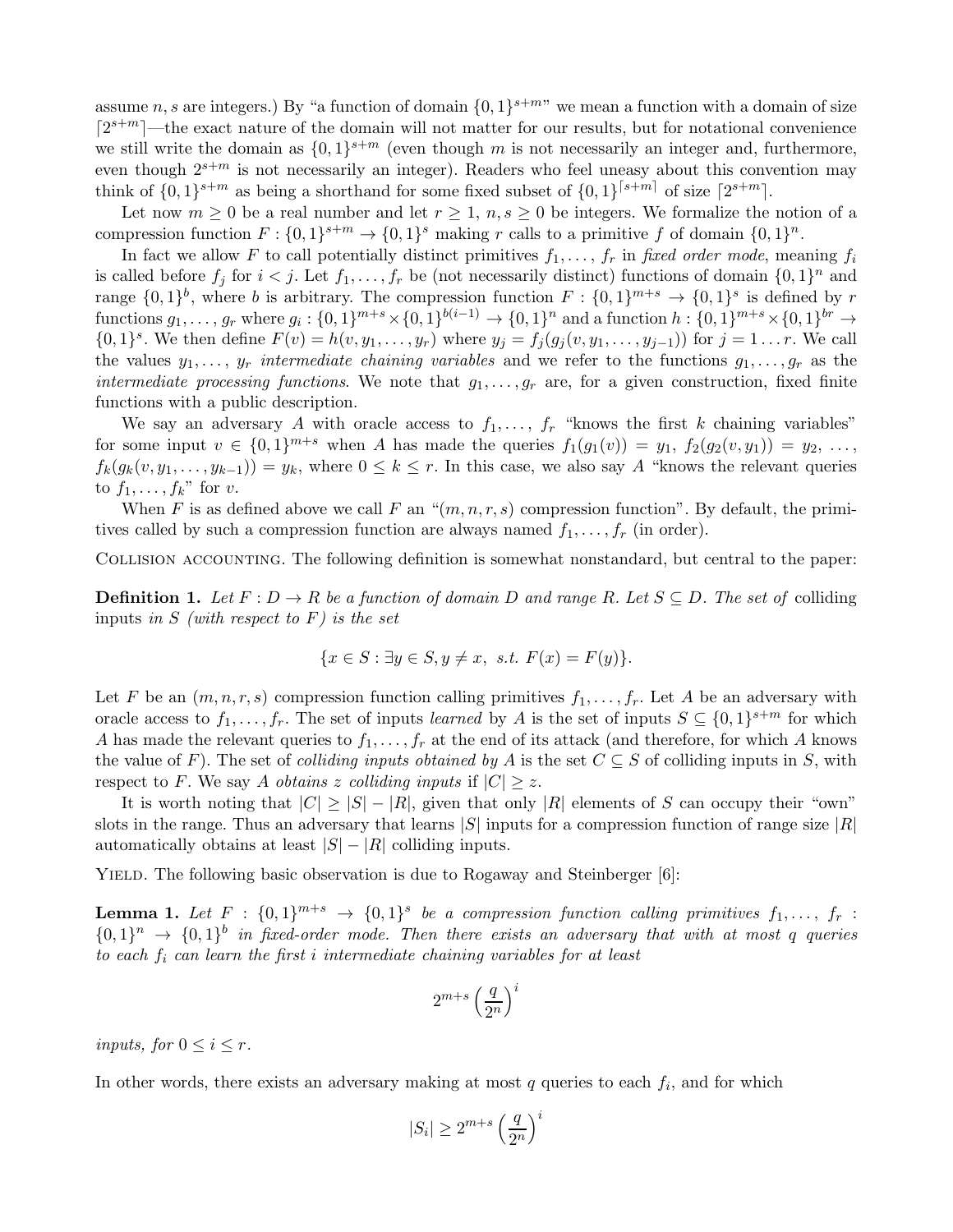for  $0 \leq i \leq r$ , where  $S_i \subseteq \{0,1\}^{m+s}$  is the set of inputs for which the relevant queries to  $f_1, \ldots, f_i$ have been made. The adversary in question is very straightforward: it is a greedy adversary that starts by choosing its queries to  $f_1$  such as to maximize the size of  $S_1$ , then, after making its queries to  $f_1$ , chooses its queries to  $f_2$  such as to maximize the size of  $S_2 \subseteq S_1$ , and so on. For a full proof see any of [6], [8] or [9].

Setting  $i = r$  in Lemma 1 we obtain the following corollary:

**Corollary 1.** Let  $F: \{0,1\}^{m+s} \to \{0,1\}^s$  be a compression function calling primitives  $f_1, \ldots, f_r$ :  $\{0,1\}^n \rightarrow \{0,1\}^b$  in fixed-order mode. Then with q queries to each  $f_i$ , an adversary can learn to evaluate F on at least

$$
2^{m+s}\left(\frac{q}{2^n}\right)^r
$$

inputs.

## 3 Results

The following Theorem dispatches the "easy" cases of Stam's conjecture; similar results are already given in  $[6, 8, 9]$ .

**Theorem 1.** (cf. [6, 8, 9]) Let F be an  $(m, n, r, s)$  compression function with  $m \ge 1$ . Then: (i) if  $s/2 \leq (nr-m)/(r+1)$ , a collision can be found for F with at most

$$
q = 2\sqrt{2} \cdot 2^{s/2} + 1 \le 2\sqrt{2} \cdot 2^{\frac{nr-m}{r+1}} + 1
$$

queries to each  $f_i$ , with probability at least 0.5; and (ii) if  $m \geq nr$ , a collision can be found for F with at most 2 queries to each  $f_i$ , with probability 1.

*Proof.* Statement (i) follows by a birthday attack and the fact that  $m \geq 1$  (so that the domain of F has size at least twice the range); see [9,10] for more details. Statement (ii) follows from by applying Corollary 1 with  $q = 2$ , and noting that when  $m \geq nr$  we have

$$
2^{m+s} \left(\frac{2}{2^n}\right)^r \ge 2 \cdot 2^s
$$

so that, automatically, at least  $2^{s+1} - 2^s = 2^s$  colliding inputs are obtained by the adversary. □

In light of Theorem 1, our remaining results are restricted to the case  $(s/2 \geq (nr-m)/(r+1)\wedge m \leq nr)$ . It is worth noting that  $2^{(nr-m)/(r+1)} \geq 1$  when  $m \leq nr$ , since then  $(nr-m)/(r+1) \geq 0$ .

To state and discuss our main result it will be convenient to define the function

$$
\gamma(r,c) = 2e^{-c^2/5760} + \sum_{i=1}^{r-1} 2e^{-\frac{1}{32}(\frac{c}{80})^i}
$$

where  $r \ge 1$  is an integer and  $c > 0$  is an arbitrary real number. We keep this definition of  $\gamma(r, c)$  for the rest of the paper.

Our main result is the following:

**Theorem 2.** Let F be an  $(m, n, r, s)$  compression function with  $1 \le m \le nr$  and  $s/2 \ge (nr-m)/(r+1)$ . Let  $c > 0$  be a real number such that  $c2^{\frac{n_r-m}{r+1}}$  is an integer. Then there exists an adversary making at most

$$
q = 2c2^{\frac{nr-m}{r+1}}
$$

queries to each  $f_i$  and obtaining at least

$$
2^{s-\frac{2(nr-m)}{r+1}}
$$

colliding inputs, with probability at least  $1 - \gamma(r, c)$ .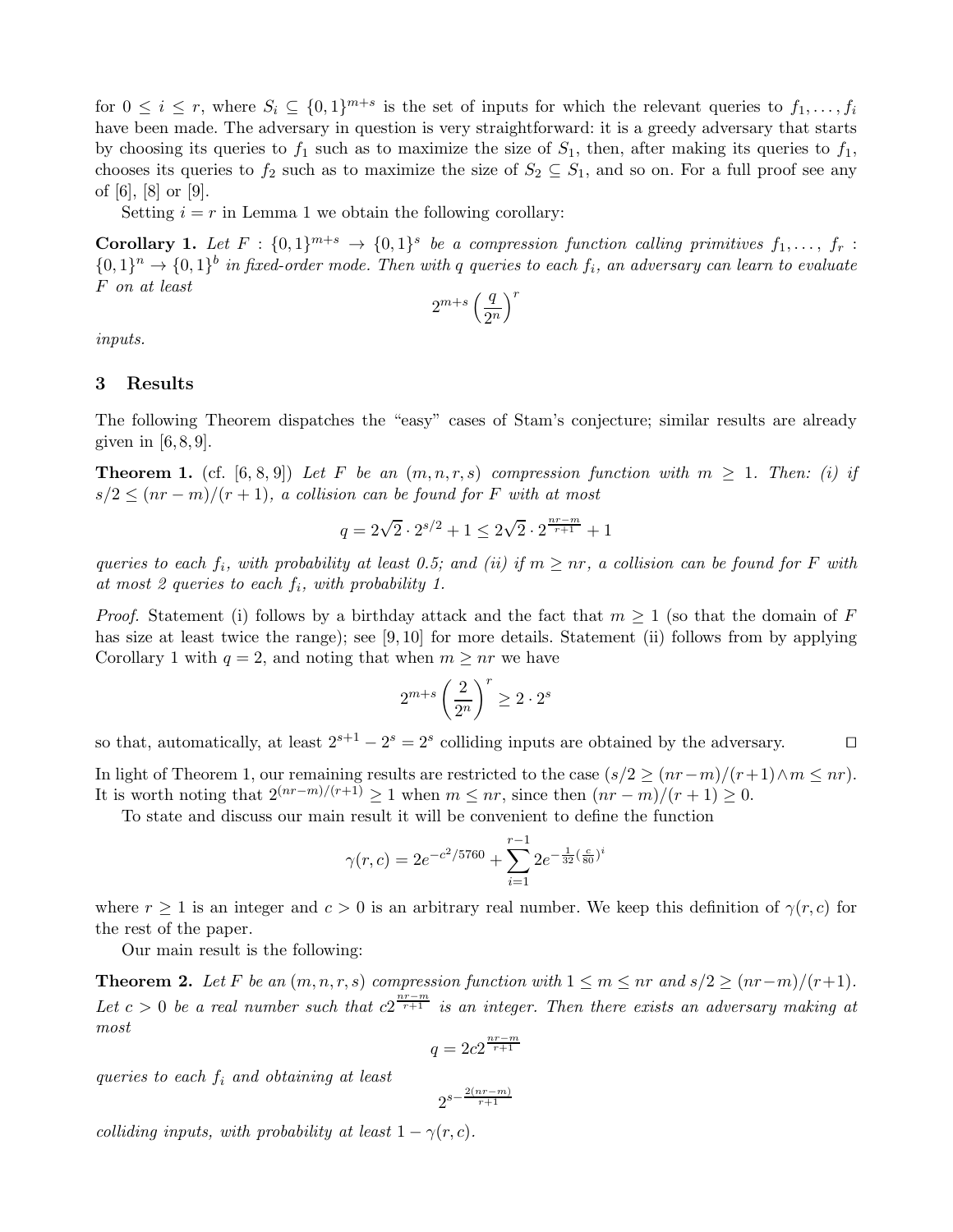For  $r = 1$  one can compute that  $\gamma(1, 90) < 0.5$ , whereas  $\gamma(1, 100) < 0.36$  and  $\gamma(1, 1000) < e^{-170}$ . Thus  $180\left[2^{\frac{nr-m}{r+1}}\right]$  queries suffice to obtain a collision with probability at least 0.5. For  $r > 1$ , one can make the observation that

$$
\gamma(r, c) \leq 2e^{-c^2/5760} + \sum_{i=1}^{\infty} 2e^{-\frac{1}{32}(\frac{c}{80})^i}
$$

where the right-hand side does not depend on  $r$ , and where the right-hand side is less than 0.5 for  $c \geq 8000$ . Thus  $16000r\left[2^{\frac{nr-m}{r+1}}\right]$  queries (in total to all  $f_i$ 's) suffice to find a collision with probability at least 0.5 when  $r > 1$ .

The proof of Theorem 2 is left to the paper's full version. However the main ideas behind the proof are presented in the next Section, with supporting lemmas in Appendix A.

## 4 Proof Overview

In this section we give an overview of the proof of Theorem 2. We emphasize that this section's contents constitute intuition only and have little mathematical value. An independent, fully self-contained proof of Theorem 2 appears in the paper's full version. Nonetheless, the more technical lemmas needed to implement the ideas described below are proved in this version, in Appendix A.

A central ingredient in our proof is a lemma on collisions (Lemma 5 in Appendix A) that we start by paraphrasing here in order to facilitate the following discussion. Let  $T_1, \ldots, T_k$  be disjoint sets whose sizes are upper bounded by some constant M, let  $F: T \to R$  be some function where  $T = T_1 \cup \cdots \cup T_k$ , and let C be the total number of colliding inputs in T with respect to F. Note that if we select q of the k sets  $T_1, \ldots, T_k$  at random, and form a set T' as the union of the q selected sets, then each point of T has probability  $p := q/k$  of ending up in T'. Since a colliding input  $x_0 \in T$  has probability at least

$$
\frac{q}{k} \frac{q-1}{k-1} \approx p^2
$$

of winding up as a colliding input in  $T'$  (because  $x_0$  must be selected for  $T'$  and also at least one of the other points<sup>7</sup> in T with which  $x_0$  collides must be selected for T'), we can therefore expect T' to have approximately at least

 $p^2C$ 

colliding inputs. Roughly speaking, Lemma 5 states that as long as this expectation is a fair amount larger than M (the maximum size of the  $T_i$ 's) then this intuition is borne out, and the number of colliding inputs in T' is not much less that  $p^2C$  with high probability. We point out that Lemma 5 does not "know" how to take advantage of multi-collisions: if a colliding input  $x_0 \in T$  collides with very many other points in T, coming from many different  $T_i$ 's, then  $x_0$ 's chance of being a colliding input in T' will be significantly greater than  $p^2$ . Thus Lemma 5 does not give a sharp result in all situations. This lack plays a role in the proof sketch below (as well as in the proof itself).

For the proof sketch we start by reviewing some specific settings of the parameters and explain, in each case, how our collision-finding adversary operates, and why it can hope to find the desired number of collisions within the limits of Stam's bound. We call these "case studies". We later abstract more general observations from these case studies. (The first two case studies concern parameter settings that are already covered by Steinberger's [9] results. However, the point is to flesh out our line of attack, which is completely different from Steinberger's birthday-based approach.)

Conceptually we emphasize that, unlike for a typical collision resistance analysis in the provable security setting, it is more useful to view the primitives  $f_1, \ldots, f_r$  as being sampled (from whatever

<sup>7</sup> If such an other point comes from the same set  $T_i$  that contains  $x_0$ , this only helps us, in the sense that  $x_0$  then has chance exactly p (the chance that  $T_i$  is selected) of becoming a colliding input in  $T'$ .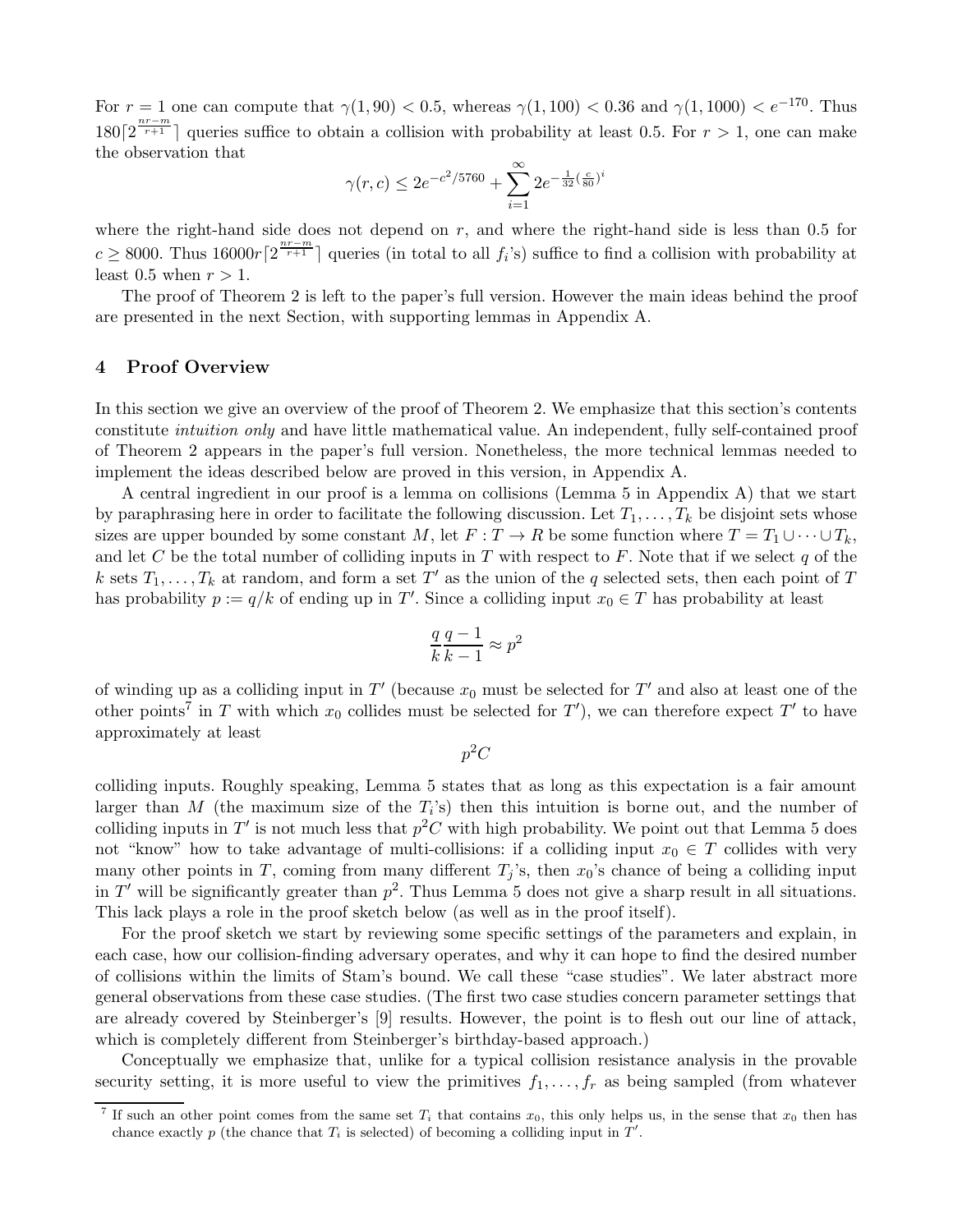distribution) before the start of the collision resistance experiment, rather than as being lazy sampled. Thus one can think of the primitives  $f_1, \ldots, f_r$  as functions that are "fixed but arbitrary", and to which the adversary has oracle access.

First Case Study:  $(m, n, r, s) = (0.5n, n, 1, n)$ . Let  $F: \{0, 1\}^{m+s} \to \{0, 1\}^n$  be a compression function making a single call to an *n*-bit primitive  $f_1$ , where  $(m, n, r, s) = (0.5n, n, 1, n)$ . Thus  $F : \{0, 1\}^{1.5n} \to$  $\{0,1\}^n$ . We note this setting of parameters coincides, for example, with the parameters of the JH compression function (discussed in the introduction).

Stam's bound indicates that

$$
q = 2^{\frac{nr - m}{r + 1}} = 2^{\frac{n - 0.5n}{2}} = 2^{n/4}
$$

queries to  $f_1$  should suffice to find collisions for F. Let  $S_0 = \{0, 1\}^{m+s}$  be F's domain, and write

$$
S_0=\bigcup_{y\in\{0,1\}^n}U_y^0
$$

where

$$
U_y^0 = \{ x \in S_0 : g_1(x) = y \}
$$

where  $g_1$  is F's first and only intermediate processing function (see Section 2). We note that  $S_0$  is the disjoint union of the sets  $U_y^0$ . Moreover, the collision adversary knows each set  $U_y^0$ , since  $g_1$  is public. We also note that the *average size* of the sets  $\{U_y^0 : y \in \{0,1\}^n\}$  is

$$
\frac{|S_0|}{2^n} = \frac{2^{m+s}}{2^n} = \frac{2^{1.5n}}{2^n} = 2^{n/2}.
$$

For simplicity we start by assuming that  $|U_y^0| = 2^{n/2}$  for all  $y \in \{0, 1\}^n$ . We will discuss later how to lift this assumption.

The adversary's most natural strategy is to make  $2^{n/4}$  random queries to  $f_1$ . Let  $\mathcal{B} \subseteq 2^{n/4}$  denote the set of values so queried to  $f_1$ , and set

$$
S_1 = \bigcup_{y \in \mathcal{B}} U_y^0.
$$

Then  $S_1 \subseteq \{0,1\}^{m+s}$  is the set of inputs for which the relevant query to  $f_1$  is known. Note that  $|S_1| = 2^{n/4} \cdot 2^{n/2} = 2^{3n/4}$  by our assumption that each set  $U_y^0$  has size  $2^{n/2}$ .

We could try, at this point, to estimate the number of colliding inputs in  $S_1$  using Lemma 5, applied with  $T = S_0$  and  $T' = S_1$ , where the sets  $T_1, \ldots, T_k$  correspond to the family of sets  $\{U_y^0 : y \in \{0,1\}^n\}$ (which form a disjoint partition of  $S_0$ ), and where  $M = 2^{n/2}$  is the upper bound on the size of the  $T_i$ 's. Here  $k = 2^n$  and, therefore,  $p = q/k = 2^{n/3}/2^n = 2^{-2n/3}$ . The number of colliding inputs C in  $T = S_0$ is at least  $|S_0| - 2^s = 2^{1.5n} - 2^n \approx 2^{1.5n}$ . We therefore find that

$$
p^2C \approx 2^{-4n/3}2^{1.5n} = 2^{n/6}.
$$

Unfortunately, this number is not as large as  $M = 2^{n/2}$  and, in such a case, Lemma 5 does not deliver anything meaningful. We are running up against the afore-mentioned shortcoming of Lemma 5, since we are in a case where the average colliding input in  $T = S_0$  does not only collide with  $O(1)$  other elements in T, but with very many other elements (or more precisely with  $|S_0|/2^s = 2^{n/2}$  other elements).

We overcome this obstacle with a trick. We divide the adversary's querying process into two phases. In the first phase, the adversary selects (deterministically, say) a subset I of  $\{0,1\}^n$  of size  $2^{n/2+1}$ . In the second phase, the adversary selects a set  $\mathcal{B} \subseteq I$  of size  $2^{n/4}$  uniformly from all such subsets of I, and queries the elements of  $\beta$  to  $f_1$ . We emphasize that the elements of I not in  $\beta$  are not queried to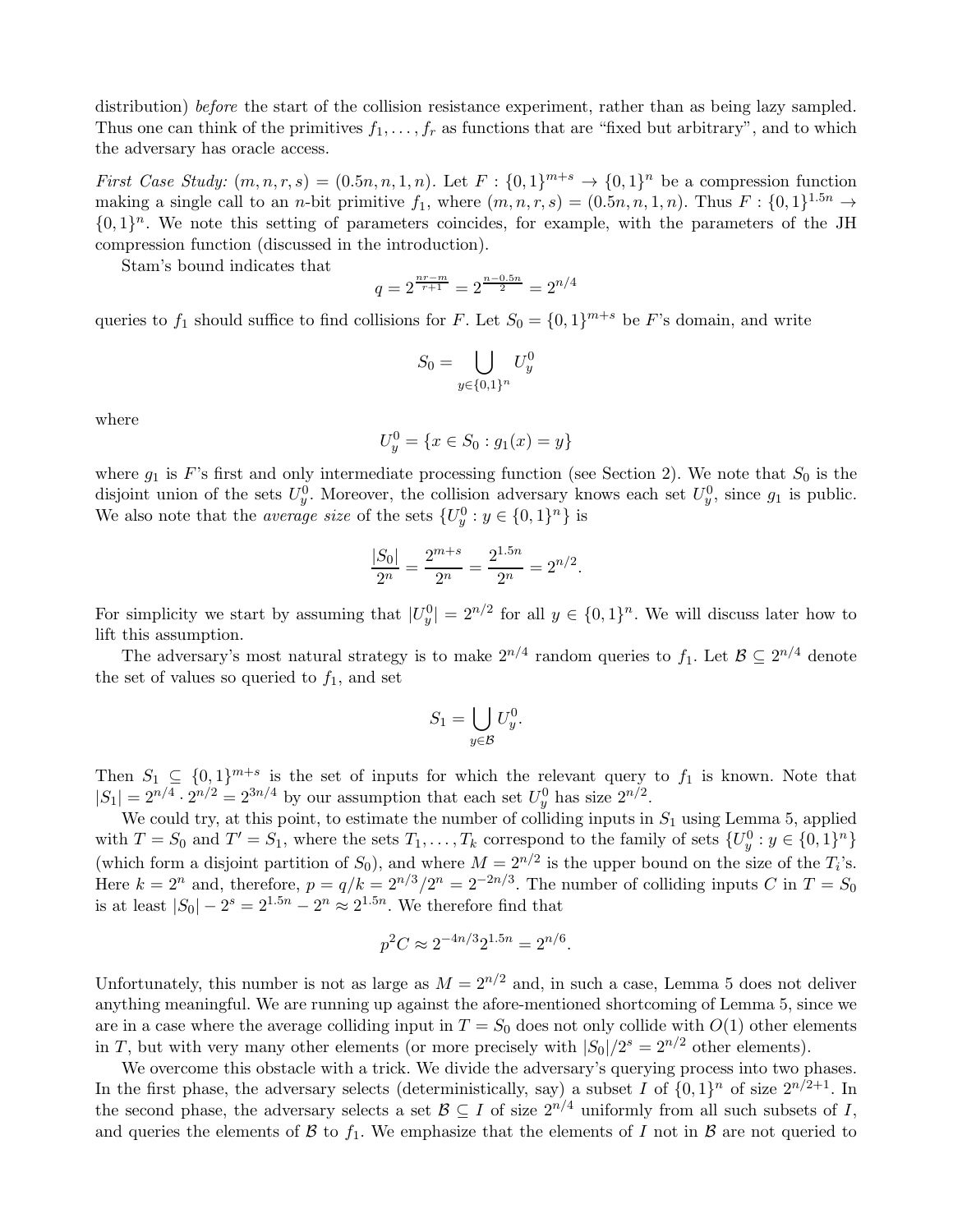$f_1$ . Clearly, applying this two-step process is equivalent to directly selecting  $2^{n/4}$  values  $\beta$  uniformly at random from  $\{0,1\}^n$  and querying them to  $f_1$ .

Let

$$
S_I = \bigcup_{y \in I} U_y^0.
$$

Thus  $S_0 \supseteq S_1 \supseteq S_1$ . Moreover  $|S_I| = 2^{n/2+1} \cdot 2^{n/2} = 2^{n+1} = 2^{s+1}$ , so  $S_I$  contains at least  $2^{s+1} - 2^s = 2^s$ colliding inputs. (Note, crucially, that every colliding input in  $S_I$  might very well collide with only one other input in  $S_I$ , so that we are no longer in a case in which Lemma 5 is ignoring a key statistic.) We now apply Lemma 5 with  $T = S_I$  and  $T' = S_1$ , where the sets  $T_1, \ldots, T_k$  correspond, this time, to the family of sets  $\{U_y^0 : y \in I\}$  (which form a partition of  $S_I$ ). Thus  $k = |I| = 2^{n/2+1}$ . We have  $q/k = 2^{n/4}/2^{n/2+1} \approx 2^{-n/4}$  and

$$
p^2C \approx 2^{-2n/4}2^s = 2^{n/2}
$$

where  $C \geq 2^s$  is the number of colliding inputs in  $S_I$ . Thus, this time,  $p^2C$  is commensurate with the upper bound  $M = 2^{n/2}$  on the size of the  $T_i$ 's, and so Lemma 5 can be effectively applied. (To be a little more precise, by making, say,  $200 \cdot 2^{n/2}$  queries to  $f_1$  instead of  $2^{n/2}$  queries to  $f_1$ , we can push C and  $p^2C$  to significantly higher than M, which remains capped at  $2^{n/2}$ . Moreover we can make  $\frac{1}{20}p^2C \ge 2^{n/2}$ so that, by Lemma 5, we actually obtain  $2^{n/2}$  colliding inputs with high probability.)

We emphasize that the above argument does not require  $f_1$  to be "random" at all;  $f_1$  can be any fixed function. The only randomness occurs in the selection of the set  $\beta$  of queries to  $f_1$ .

Finally, the "well-balancedness" assumption on the sets  $U_y^0$  can be removed by using a common refinement of these sets. More precisely, by Lemma 6 in Appendix A, one can always refine the collection of sets  $\{U_y^0 : y \in \{0,1\}^n\}$  into a collection of sets each of size at most  $2^{n/2}$ , at the cost of increasing the number of sets by a factor of at most 2. We then view the adversary as "querying" sets in this refinement (each such set is a subset of a particular  $U_y^0$  and, therefore, associated to a particular value of y). This process may result in redundant queries to  $f_1$  (when two or more subsets of the same  $U_y^0$ are chosen to be queried), but this is harmless. In particular, we do not care about the fact that such redundant queries to  $f_1$  produce dependent results—indeed, from the proof's standpoint,  $f_1$  is anyway an arbitrary fixed function containing no entropy.

Second Case Study:  $(m, n, r, s) = (n, n, 2, n)$ . Let  $F : \{0, 1\}^{m+s} \to \{0, 1\}^n$  be a compression function making calls to two *n*-bit primitives  $f_1$  and  $f_2$  in fixed-order mode, where  $(m, n, r, s) = (n, n, 2, n)$ . Thus  $F: \{0,1\}^{2n} \to \{0,1\}^n$ . As usual, let  $g_1$  and  $g_2$  be the intermediate processing functions for F.

Stam's bound forecasts a collision resistance of

$$
q = 2^{\frac{nr - m}{r + 1}} = 2^{\frac{2n - n}{3}} = 2^{n/3}
$$

queries to each  $f_1$  and  $f_2$ .

Let  $S_0 = \{0, 1\}^{m+s}$  and let

$$
U_y^0 = \{ x \in S_0 : g_1(x) = y \}.
$$

The adversary starts by querying  $f_1(y)$  for the q values y for which  $|U_y^0|$  is largest. (Note this is a deterministic step.) Then

$$
|S_1| \ge 2^{m+s} \left(\frac{q}{2^n}\right) = 2^{2n} \frac{2^{n/3}}{2^n} = 2^{4n/3}
$$

where  $S_1 \subseteq \{0,1\}^{m+s}$  is the set of inputs for which the relevant query to  $f_1$  has been made. Note that  $2^{4n/3} \gg 2^n = 2^s$ , so  $S_1$  contains many colliding inputs (more precisely, at least  $2^{4n/3} - 2^n \approx 2^{4n/3}$ ) with probability 1. Moreover, depending on the structure of  $F$  and of  $f_1$ , there is no reason one could expect to beat this number of colliding inputs (in  $S_1$ ) by using a randomized query strategy to  $f_1$  instead of a greedy query strategy to  $f_1$ .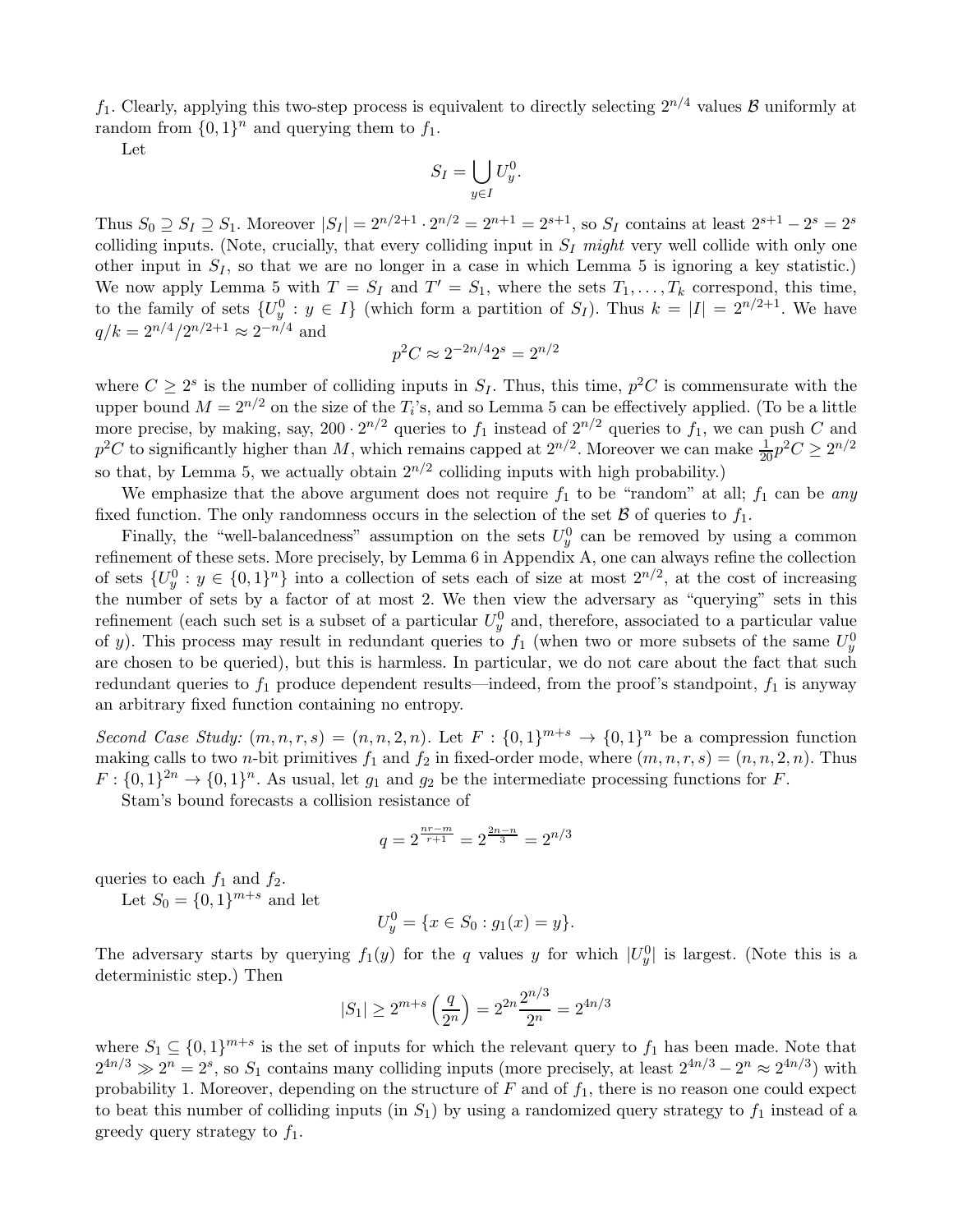For simplicity, we will assume that  $S_1$  has size exactly  $2^{4n/3}$  (anyway the adversary could choose to "throw out" or ignore elements of  $S_1$  to reduce the effective size of  $S_1$  to  $2^{4n/3}$ , if desired).

At this point, before queries to  $f_2$  are made, note that we are essentially reduced to attacking a compression function F' with paramaters  $(m', n', r', s') = (n/3, n, 1, n)$  whose domain is  $S_1$ , where  $|S_1| = 2^{m'+s'} = 2^{4n/3}$ . For such a compression function, Stam's bound quotes a collision resistance of

$$
2^{\frac{n'r'-m'}{r'+1}} = 2^{\frac{n-n/3}{2}} = 2^{n/3}
$$

queries, which is exactly our budget query for  $f_2$ . We have thus reduced the parameter setting  $(m, n, r, s)$  =  $(n, n, 2, n)$  of Stam's conjecture to the parameter setting  $(n/3, n, 1, n)$ , namely to a case of Stam's conjecture where  $r = 1$ . (This type of reduction was first brought to attention by Steinberger [9].) What follows is therefore fairly similar to the first case study for the parameters  $(m, n, r, s) = (0.5n, n, 1, n)$ .

Let

$$
U_y^1 = \{ x \in S_1 : g_2(x, y_1) = y \}
$$

for each  $y \in \{0,1\}^n$ , where, above,  $y_1 = f_1(g_1(x))$  is the first intermediate chaining variable for x (implicitly dependent on x). For simplicity, we can assume that  $|U_y^1| = |S_1|/2^n = 2^{n/3}$  for all  $y \in \{0,1\}^n$ (this assumption can be lifted by using a refinement of the  $U_y^1$ 's, as in the previous case study). To make his queries to  $f_2$ , the adversary starts by (deterministically) selecting a set  $I \subseteq \{0,1\}^n$  of size  $2^{2n/3+1}$ . Let

$$
S_I = \bigcup_{y \in I} U_y^1
$$

so that  $|S_I| = 2^{2n/3+1} \cdot 2^{n/3} = 2^{n+1} = 2^{s+1}$ . Thus  $S_I$  contains at least  $2^s$  colliding inputs. The adversary then selects a random subset  $\mathcal{B}$  of  $I$  of size  $q = 2^{n/3}$ , and queries  $f_2$  at all the points in  $\mathcal{B}$ . Let

$$
S_2 = \bigcup_{y \in \mathcal{B}} U_y^1
$$

so that  $S_2 \subseteq S_1$  is the set of inputs for which the relevant queries to  $f_1$  and  $f_2$  are both known. Applying Lemma 5 with  $T = S_1$ ,  $T' = S_2$ , and with sets  $T_1, \ldots, T_k$  corresponding to  $\{U_y^1 : y \in I\}$ , where  $k = |I| = 2^{2n/3+1}$  and  $|T_i| \leq M := 2^{n/3}$  for all i, we find that  $p = q/k = 2^{n/3}/2^{2n/3+1} \approx 2^{-n/3}$ and

$$
p^2C \approx 2^{-2n/3}2^s = 2^{n/3}
$$

where  $C \geq 2^s$  is the number of colliding inputs in  $S_I$ . Since the latter quantity is commensurate with M, we can effectively apply Lemma 5 to conclude that we will obtain  $2^{n/3}$  colliding inputs in  $S_2$  with high probability (by making some constant factor more queries than  $2^{n/3}$ ).

Third Case Study:  $(m, n, r, s) = (1.25n, n, 4, 2n)$ . Let  $F: \{0, 1\}^{m+s} \to \{0, 1\}^n$  be a compression function making calls to four *n*-bit primitives  $f_1, \ldots, f_4$  in fixed-order mode, where  $(m, n, r, s) = (1.25n, n, 4, 2n)$ . In this case, therefore,  $F: \{0,1\}^{3.25n} \to \{0,1\}^{2n}$ .

Stam's bound places collision resistance at

$$
q = 2^{\frac{nr - m}{r + 1}} = 2^{\frac{4n - 1.25n}{5}} = 2^{0.55n}
$$

queries to each of the primitives  $f_1$ ,  $f_2$ ,  $f_3$  and  $f_4$  (which, we note, is less than the cost of a birthday attack).

Let  $S_0 = \{0,1\}^{m+s}$  and let  $U_y^0 = \{x \in S_0 : g_1(x) = y\}$  for all  $y \in \{0,1\}^n$ . The adversary starts by querying  $f_1(y)$  for the q values y for which  $|U_y^0|$  is largest. Then

$$
|S_1| \ge 2^{m+s} \left(\frac{q}{2^n}\right) = 2^{3.25n} \frac{2^{0.55n}}{2^n} = 2^{2.8n}
$$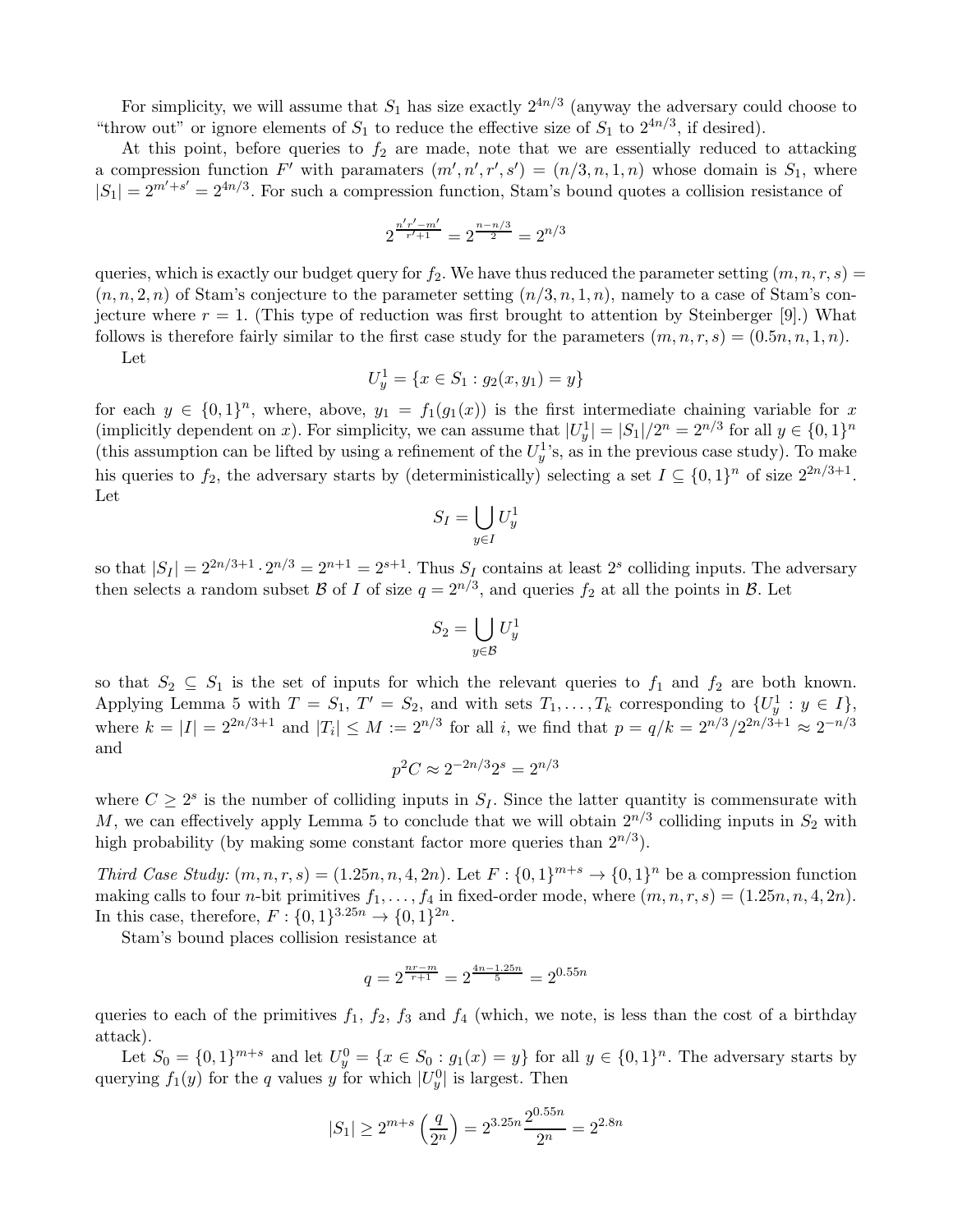where  $S_1$  is the set of inputs for which queries to  $f_1$  have been made.

After the queries to  $f_1$  are completed, let  $U_y^1 = \{x \in S_1 : g_2(x, y_1) = y\}$  where  $y_1$  is the first intermediate chaining variable for x. For  $f_2$  the adversary again makes greedy queries, i.e. queries  $f_2(y)$ for the q values y for which  $|U_y^1|$  is largest. Then

$$
|S_2| \ge |S_1| \left(\frac{q}{2^n}\right) = 2^{2.8n} \frac{2^{0.55n}}{2^n} = 2^{2.35n}
$$

where  $S_2 \subseteq S_1$  is the set of inputs for which queries to both  $f_1$  and  $f_2$  have been made. Note  $S_2$ , like  $S_1$  is still larger than  $2^s = 2^{2n}$ ; thus we are "automatically" assured the presence of colliding inputs in  $S_1$  and  $S_2$  by virtue of the size of these sets, which accounts for the sufficiency of the greedy approach.

After the queries to  $f_2$  are completed, let  $U_y^2 = \{x \in S_2 : g_3(x, y_1, y_2) = y\}$ , where  $y_1, y_2$  are the first two intermediate chaining variables for  $x$ . At this point, if the adversary were again to apply a greedy strategy for  $f_3$ , we would find a lower bound of

$$
|S_2| \left(\frac{q}{2^n}\right) = 2^{2.35n} \frac{2^{0.55n}}{2^n} = 2^{1.9n}
$$

on the size of  $S_3$ , which is no longer larger than  $2<sup>s</sup>$ . Applying a (deterministic) greedy strategy would therefore be a very bad idea, since one could easily set up F and its primitives  $f_1, \ldots, f_4$  so that  $S_3$ contains no colliding inputs with probability 1, and the adversary finds collisions with probability 0.

Instead, at this stage we revert to using Lemma 5 and the two-step "trick" involving the set I. Assume for simplicity (and in fact without loss of generality) that  $|U_y^2| = 2^{2.35n}/2^n = 2^{1.35n}$  for all  $y \in \{0,1\}^n$ . The adversary starts by deterministically selecting a set  $I \subseteq \{0,1\}^n$  of size  $2^{0.65n+1}$ . Let

$$
S_I = \bigcup_{y \in I} U_y^2.
$$

Thus  $|S_I| = 2^{0.65n+1}2^{1.35n} = 2^{2n+1} = 2^{s+1}$ . (We note the adversary has been deterministic up to now namely the adversary remains deterministic as long as the underlying set of known inputs contains colliding inputs simply by virtue of its size. Now the adversary is about to switch to, and stick with, a randomized strategy.) The adversary then randomly selects a set  $\mathcal{B} \subseteq I$  of size  $q = 2^{0.55n}$ , and queries these values to  $f_3$ . We set

$$
S_3 = \bigcup_{y \in \mathcal{B}} U_y^2.
$$

We apply Lemma 5 with  $T = S_I$ ,  $T' = S_3$ ,  $\{T_i : 1 \le i \le k\} = \{U_y^2 : y \in I\}$ ,  $k = |I| = 2^{0.65n+1}$ ,  $M = 2^{1.35n}$ ,  $p = q/k = 2^{0.55n}/2^{0.65n+1} \approx 2^{-0.1n}$  and  $C \ge |S_I| - 2^s \ge 2^s = 2^{2n}$ , so that

$$
p^2C \ge 2^{-0.2n}2^{2n} = 2^{1.8n}.
$$

In particular,  $p^2C \gg M$ , so Lemma 5 can be effectively applied to show that the number of colliding inputs in  $S_3$  is not much less than  $p^2C = 2^{1.8n}$ . For simplicity, we will assume the number of colliding inputs in  $S_3$  is exactly  $2^{1.8n}$ . Moreover, note that  $|S_3| = 2^{1.35n} 2^{0.55n} = 2^{1.9n}$  by virtue of our assumption that  $|U_y^2| = 2^{1.35n}$  for each  $y \in \{0, 1\}^n$ .

For queries to  $f_4$ , the adversary directly continues with a randomized strategy and an application of Lemma 5—no need for a preliminary selection of inputs I, here, because the number of colliding inputs in  $S_3$  is already less than  $2^s$ .

More precisely, let  $U_y^3 = \{x \in S_3 : g_4(x, y_1, y_2, y_3) = y\}$  for all  $y \in \{0, 1\}^n$ , where  $y_1, y_2, y_3$  are the intermediate chaining variables for x. Assume for simplicity that  $|U_{\mathcal{Y}}^3| = |S_3|/2^n = 2^{1.9n}/2^n = 2^{0.9n}$  for all y. The adversary selects a random set  $\mathcal{B} \subseteq \{0,1\}^n$  of size  $q = 2^{0.55n}$ , and queries these values to  $f_4$ . Set

$$
S_4 = \bigcup_{y \in \mathcal{B}} U_y^3.
$$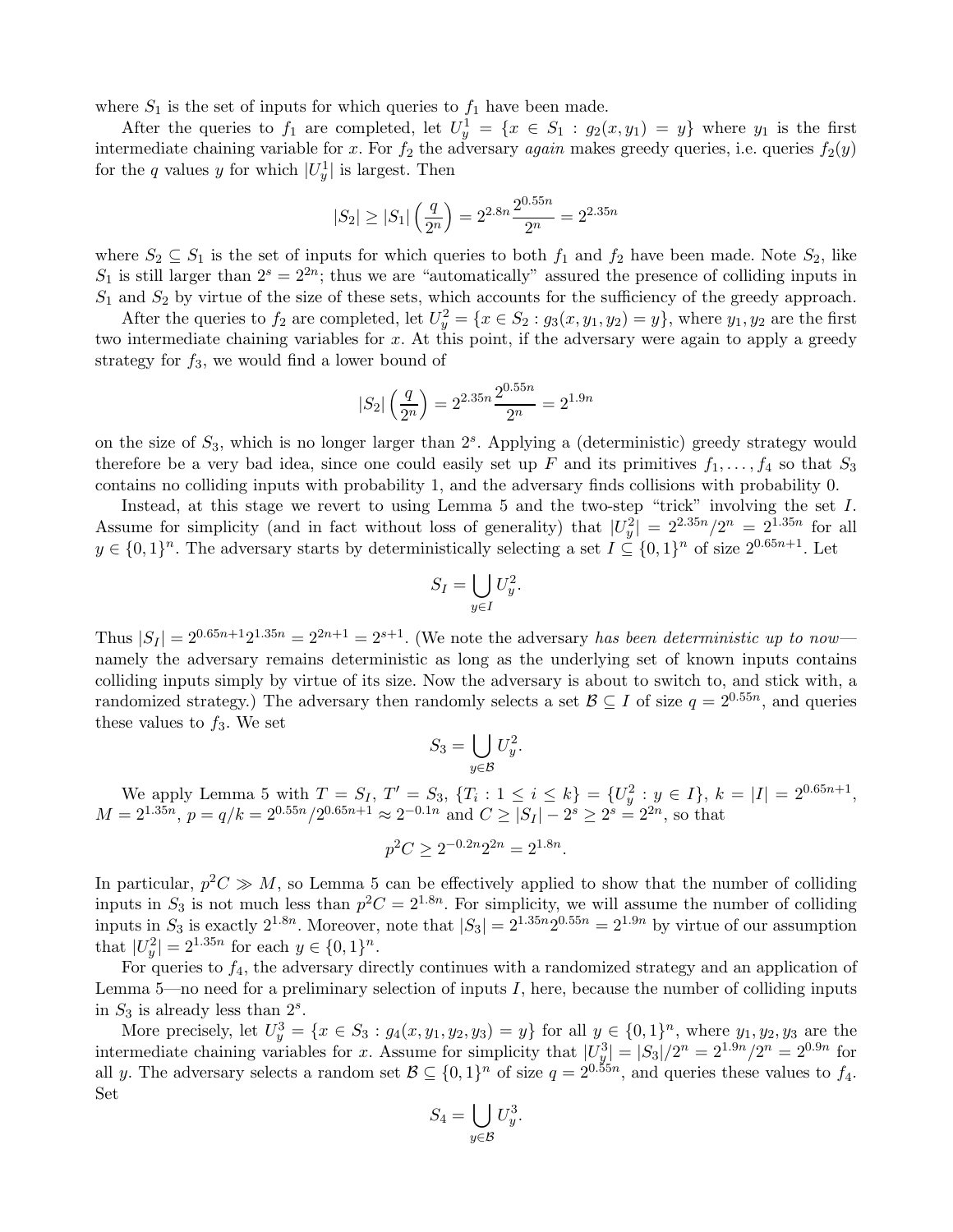We apply Lemma 5 with  $T = S_3$ ,  $T' = S_4$ ,  $\{T_i : 1 \le i \le k\} = \{U_y^3 : y \in \{0,1\}^n\}$ ,  $k = |I| = 2^n$ ,  $M = 2^{0.9n}$ ,  $p = q/k = 2^{0.55n}/2^n = 2^{-0.45n}$  and  $C = 2^{1.8n}$ , where the latter equality comes from our simplifying assumption that  $S_3$  contains exactly  $2^{1.8n}$  colliding inputs. Then

$$
p^2C = 2^{-0.9n}2^{1.8n} = 2^{0.9n}
$$

so that  $p^2C$  is commensurate with  $M = 2^{0.9n}$ , and Lemma 5 can be effectively applied (after, potentially, multiplying the number of queries by some small constant) to show that at least

$$
p^2C = 2^{0.9n} = 2^{2n-1.1n} = 2^{s - \frac{2(nr-m)}{r+1}}
$$

colliding inputs can be obtained with good probability.

Digest. The last case study exhibits more or less all the features of the general case. In the general case, the adversary's querying strategy has two phases. The first phase is a "deterministic" phase where the adversary makes greedy queries to maximize the yield. This phase lasts as long the next set  $S_i$ obtained is guaranteed to be larger than  $2<sup>s</sup>$ . This phase also "spills over" into the (still deterministic) selection of the set I. The second phase then commences, consisting of purely random queries. (First  $q$ random queries selected from I and then, for subsequent  $f_i$ 's, q random queries selected from  $\{0,1\}^n$ .) It so turns out that the "phase change" occurs exactly when it is time to make queries to  $f_{r_0+1}$  where

$$
r_0 = \left\lfloor \frac{m(r+1)}{m+n} \right\rfloor.
$$

Thus, in the general case, the two-phase strategy determines a sequence of sets

$$
S_0 \supseteq S_1 \supseteq \cdots \supseteq S_{r_0} \supseteq S_I \supseteq S_{r_0+1} \supseteq \cdots \supseteq S_r
$$

where  $S_0 = \{0,1\}^{m+s}$  is F's domain and  $S_i, i \geq 1$ , is the set of inputs for which the queries to  $f_1, \ldots, f_i$ have been made. (When  $\frac{m(r+1)}{m+n}$  happens to be an integer—which does not occur in any of the case studies above—then  $r_0 = \frac{m(r+1)}{m+n} \ge 1$  and, by adding a constant factor to the number of queries, one finds  $|S_{r_0}| \geq 2^{s+1}$  instead of  $|S_{r_0}| = 2^s$ , so that there is "still room" for  $S_I$  to be selected.)

One can point out that the number of colliding inputs in the sets  $S_0, \ldots, S_r$  evolves differently during the first and second phases. During the first phase, each colliding input in  $S_i$  collides on average with a very large number of other points, so that the key factor determining whether a colliding input makes it from  $S_i$  to  $S_{i+1}$  (assuming  $i+1 \leq r_0$ ) is just whether that particular point makes it to  $S_{i+1}$  (since it is very likely that at least one of the myriad other points it collides with has made it to  $S_{i+1}$  as well). The "rate of attrition" of colliding inputs is therefore  $p = q/2^n$  in going from  $S_i$  to  $S_{i+1}$ , for  $i+1 \le r_0$ , and, similarly, is  $|I|/2^n$  in going from  $S_{r_0}$  to  $S_I$ . During the second phase, on the other hand, both a colliding input and the (on average unique) other input it collides with must simultaneously survive the selection process, so that the rate of attrition of colliding inputs in going from  $S_I$  to  $S_{r_0+1}$  is  $(q/|I|)^2$ whereas the rate of attrition in going from  $S_i$  to  $S_{i+1}$  is  $(q/2^n)^2$  for  $r_0 + 1 \le i \le r - 1$ . It is possible to compute that these rates of attrition lead to a final expected number of colliding inputs equal to  $2^{s} - \frac{2(nr-m)}{r+1}$ . The latter also equals, by no coincidence,  $|S_{r-1}|/2^{n}$ .

Comparison with [9]. The proof of Lemma 5—our paper's "key lemma"—uses ideas from Steinberger's "MECMAC lemma" [9] (a lemma which is actually unused in the main result of [9]), and more precisely recycles the nice idea of using a bipartition of sets to overcome dependencies between collision events. Our work also uses Steinberger's parameter reduction idea (as discussed in the second case study). However, these are essentially the only similarities with [9]. In particular, our proof does not consist in a generalization of Steinberger's techniques, since our proof, as restricted to  $r = 1$ , does not reduce to a birthday attack, but instead uses Lemma 5 which itself relies on Martingale concentration results. Moreover, the key idea of focusing on the number of colliding inputs (as opposed to the more usual "number of colliding pairs of inputs") as the correct metric for measuring the progress of an attack is an original contribution of this paper.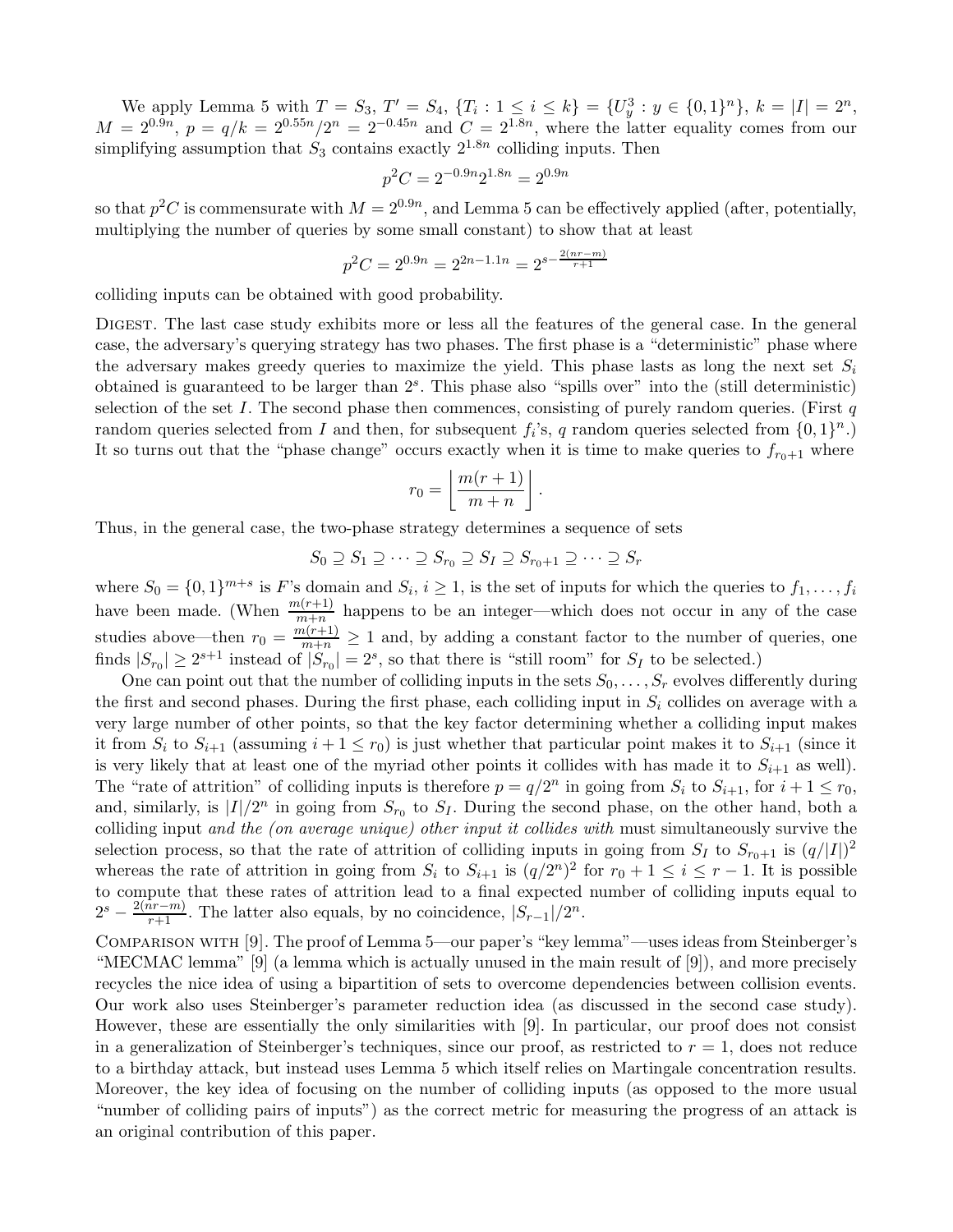## 5 Future Work

Many related interesting open problems remain. One of the basic questions that remains is to show Stam's bound is tight. This would require exhibiting an infinite class of compression functions (parameterized by  $m, n, r, s$ , where  $m, r$  and s are linear functions of n) whose collision resistance is provably in the vicinity of

$$
\min(2^{s/2}, \lceil 2^{\frac{nr-m}{r+1}} \rceil).
$$

Another remaining open question concerns parallelism. Could better attacks be found for compression functions that call their primitives in parallel? So far, rather amazingly, we are not aware of any provable separation between the power of parallel and sequential compression functions. A third type of question concerns adapting results like those in this paper to compression functions with primitives of not-allequal input lengths and, maybe more interestingly, to primitives with small output lengths. Indeed, primitives with small output lengths constitute a vulnerability, as pointed out by Stam [8], though a classification and quantification of such vulnerabilities still awaits.

# References

- 1. Mihir Bellare and Tadayoshi Kohno, Hash function imbalance and its impact on birthday attacks, EUROCRYPT 2004, LNCS 3027, pp. 401–418.
- 2. John Black, Martin Cochran, Thomas Shrimpton, On the Impossibility of Highly-Efficient Blockcipher-Based Hash Functions, EUROCRYPT 2005, LNCS 3494, pp. 526–541.
- 3. Fan Chung and Linyuan Lu, Concentration Inequalities and Martingale Inequalities: A Survey. Internet Mathematics Vol. 3, No. 1, pp. 79–127.
- 4. C. McDiarmid. "Concentration." In Probabilistic Methods for Algorithmic Discrete Mathematics, pp. 195–248, edited by M. Habib, C. McDiarmid, J. Ramier-Alfonsin and B. Reed, Algorithms and Combinatorics 16. Springer, 1998.
- 5. Phillip Rogaway and John Steinberger, Constructing cryptographic hash functions from fixed-key blockciphers, CRYPTO 2008, LNCS 5157, pp. 433–450.
- 6. Phillip Rogaway and John Steinberger, Security/Efficiency Tradeoffs for Permutation-Based Hashing, in EUROCRYPT 2008, LNCS 4965, pp. 220–236.
- 7. Thomas Shrimpton and Martijn Stam, Building a Collision-Resistant Compression Function from Non-Compressing Primitives, ICALP 2008, pp. 643–654. Also available at the Cryptology ePrint Archive: Report 2007/409.
- 8. Martijn Stam, Beyond uniformity: Better Security/Efficiency Tradeoffs for Compression Functions, CRYPTO 2008, LNCS 5157, pp. 397–412.
- 9. John Steinberger, Stam's collision resistance conjecture, EUROCRYPT 2010, LNCS 6610, pp. 597–615.
- 10. Michael Wiener, Bounds on birthday attack times, Cryptology ePrint archive, 2005.
- 11. Hongjun Wu, The JH hash function, NIST SHA-3 competition submission, October 2008.

# A Supporting Lemmas

We recall that for random variables X, Y, a notation such as  $Var(X|Y = s)$  means the variance of X conditioned on the event  $Y = s$ , whereas  $\text{Var}(X|Y)$  is a *function* from the range of Y to R, that assigns  $\text{Var}(X|Y = s)$  to each s in the range of Y (or more precisely, to each s such that  $\Pr[Y = s]$  is nonzero). The notation "Var $(X|Y) \leq c$ " indicates this function is upper bounded by c: Var $(X|Y = s) \leq c$  for all s such that  $Pr[Y = s] > 0$ .

We use, as a starting point, the following concentration result for Martingales. See Theorem 6.1 of [3] for a proof. (We note that our notation is slightly modified from standard in order to avoid discussion of filters.)

**Lemma 2 (Folklore [3,4]).** Let  $Y_1, \ldots, Y_n$  be a sequence of random variables of range R,  $f : \mathbb{R}^n \to \mathbb{R}$ be a function and let  $Y = f(Y_1, \ldots, Y_n)$ . Let

$$
X_i = E[Y|Y_1,\ldots,Y_i]
$$

for  $0 \leq i \leq n$ . Then if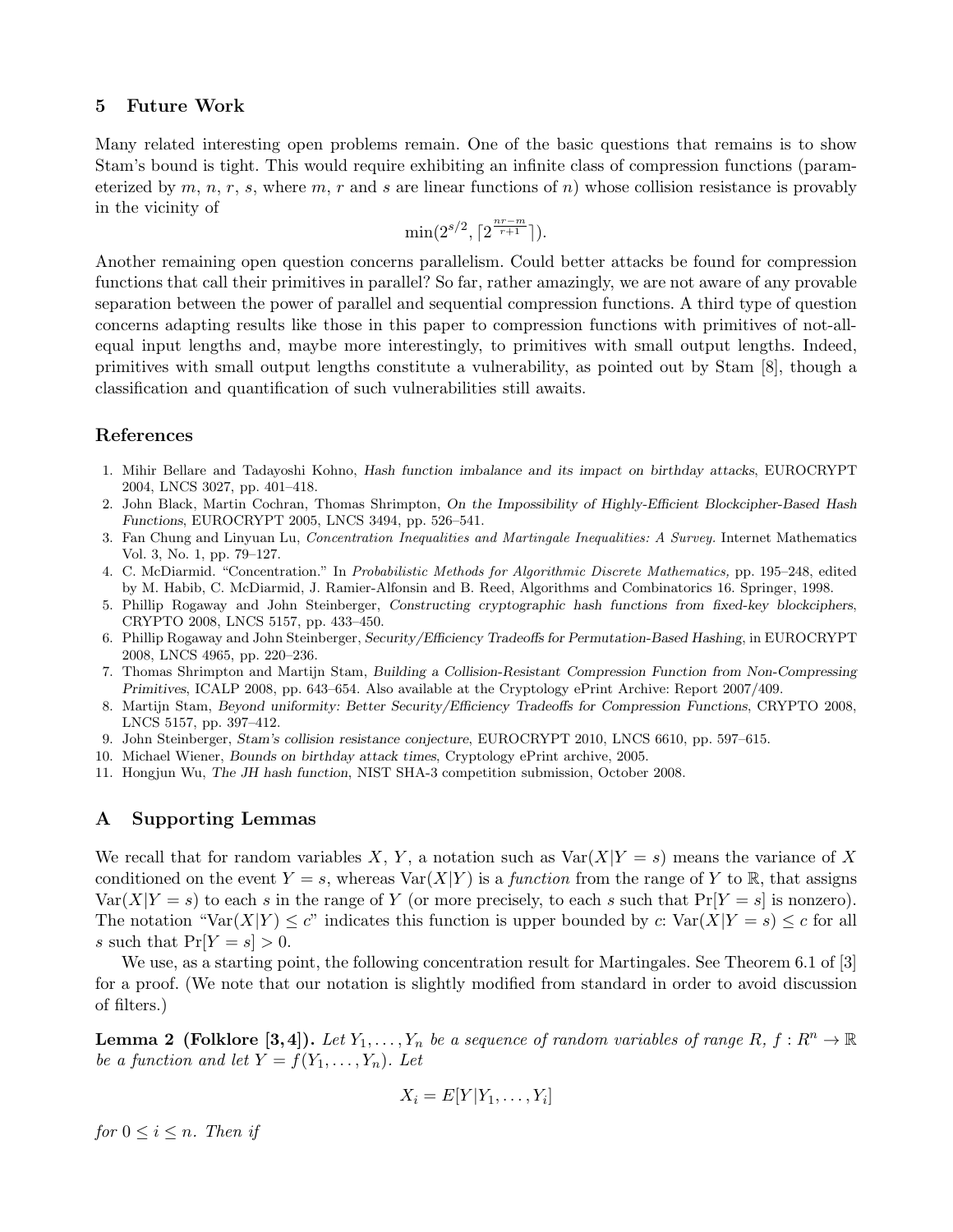1.  $\text{Var}(X_i|Y_1,\ldots,Y_{i-1}) \leq \sigma_i^2$  for  $1 \leq i \leq n$ , and 2.  $|X_i - X_{i-1}| \leq M$ , for every  $1 \leq i \leq n$ ,

we have

$$
\Pr[Y \le E[Y] - \lambda] \le e^{-\frac{\lambda^2}{2(\sum_{i=1}^n \sigma_i^2 + M\lambda/3)}}
$$

for any  $\lambda \geq 0$ .

**Lemma 3.** Let k, q be integers such that  $1 \le q \le k$ . Let B be random a subset of  $[k] = \{1, \ldots, k\}$  of size q. Let M and  $c_1, \ldots, c_k$  be nonnegative constants such that  $M \geq c_i$  for  $1 \leq i \leq k$ . Put  $Y = \sum_{i \in \mathcal{B}} c_i$ . Then

$$
\Pr[Y \le E[Y] - t] \le e^{-\frac{t^2}{2M(3E[Y] + t/3)}}
$$

for all  $t \geq 0$ .

*Proof.* Note that if  $q = k$  the lemma is obviously true, and so we can assume  $q < k$ .

We view the elements of  $\mathcal B$  as being selected sequentially, with the *i*-th element of  $\mathcal B$  coming uniformly at random from a set of size  $k - i + 1$  (the complement of the currently selected elements). Let  $s_i$  be the *i*-th chosen element, and define  $f : [k]^q \to \mathbb{R}$  by  $f(s_1, \ldots, s_q) = \sum_{i=1}^q c_{s_i}$ . Note  $Y = f(s_1, \ldots, s_q)$ . In view of applying Lemma 2 (with  $Y_i = s_i$ ), we define

$$
X_i = E[Y|s_1, \dots, s_i]
$$

for  $0 \leq i \leq q$ . Thus,  $X_i$  is the expected "value" of  $\beta$  after the first i elements have been chosen.

Note that for any values  $t_1, \ldots, t_q \in [k]$  and  $t'_i \in [k]$ ,

$$
|f(t_1,\ldots,t_q)-f(t_1,\ldots,t_{i-1},t'_i,t_{i+1},\ldots,t_q)|\leq M.
$$

That is, changing the *i*-th input of f (i.e. the *i*-th element chosen) can only change f's output by  $M$ , at most. It follows (by a short but standard argument) that  $|X_i - X_{i-1}| \leq M$  for  $1 \leq i \leq q$ .

We next want to upper bound  $\text{Var}(X_{i+1}|s_1,\ldots,s_i)$  independently of  $s_1,\ldots,s_i$ . We have:

$$
X_{i+1} = c_{s_{i+1}} + \frac{q-i}{k-i-1} \sum_{h \notin \{s_1, \dots, s_{i+1}\}} c_h + \sum_{j=1}^i c_{s_j}
$$
  
=  $c_{s_{i+1}} \left(1 - \frac{q-i}{k-i-1}\right) + \frac{q-i}{k-i-1} \sum_{h \notin \{s_1, \dots, s_i\}} c_h + \sum_{j=1}^i c_{s_j}$   
=  $c_{s_{i+1}} \left(1 - \frac{q-i}{k-i-1}\right) + K$ 

where K is a constant depending only on  $s_1, \ldots, s_i$ . Therefore,

$$
\operatorname{Var}(X_{i+1}|s_1,\ldots,s_i) = \left(1 - \frac{q-i}{k-i-1}\right)^2 \cdot \operatorname{Var}(c_{s_j}|s_1,\ldots,s_i)
$$
  

$$
\leq \left(1 - \frac{q-i}{k-i-1}\right)^2 \cdot \frac{1}{k-i} \sum_{j \notin \{s_1,\ldots,s_i\}} c_j^2
$$
  

$$
\leq \frac{(k-q)^2}{(k-i)(k-i-1)^2} \sum_{j=1}^k c_j^2.
$$

We set  $\sigma_{i+1}^2$  to this last expression,  $0 \leq i < q$ , so that  $\text{Var}(X_{i+1}|s_1,\ldots,s_i) \leq \sigma_{i+1}^2$ .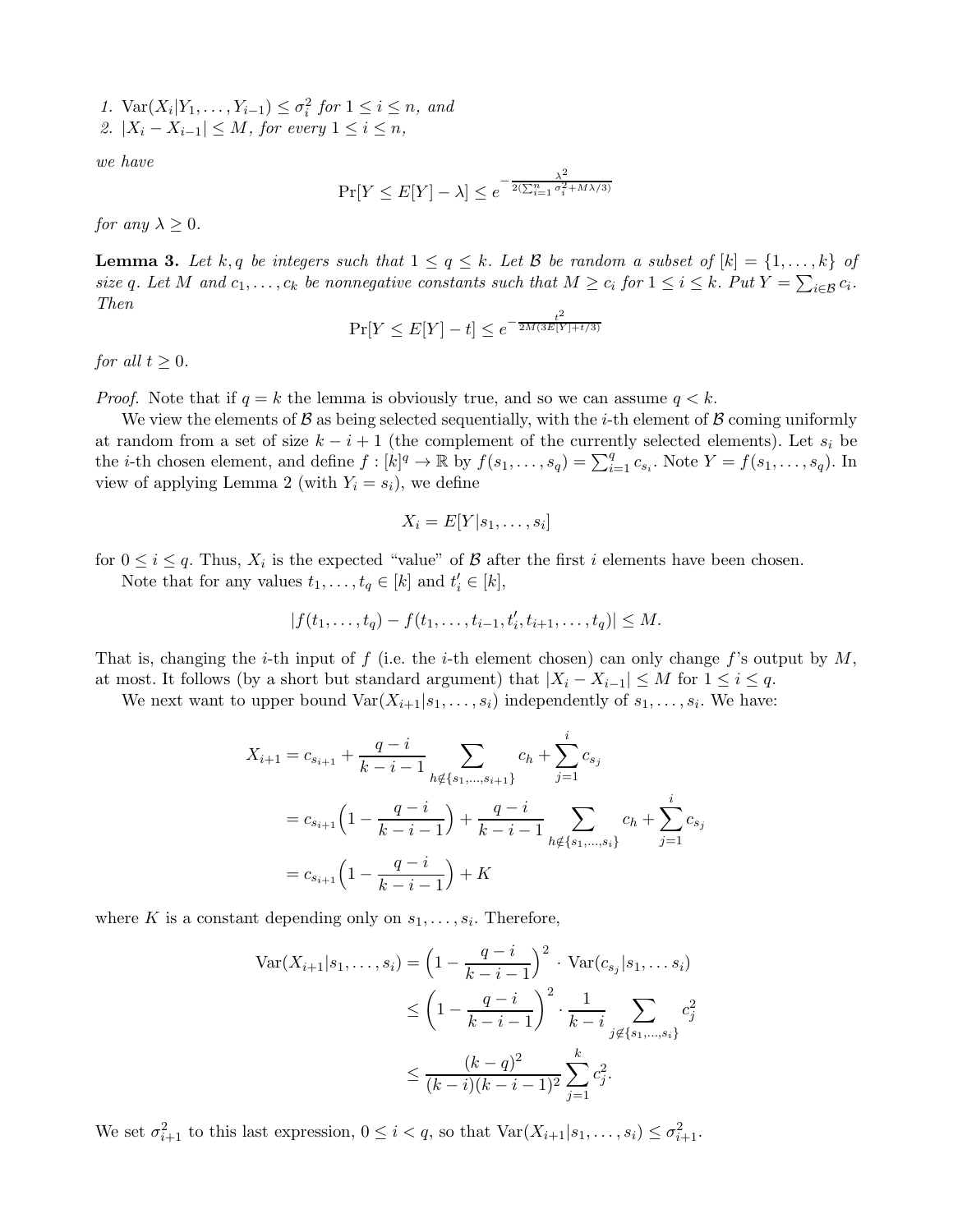Let  $p = q/k$ . Note that  $p < 1$  since we are assuming  $q < k$  and that  $X_0 = E[Y] = p \sum_{i=1}^{k} c_i$ . We have

$$
\sum_{i=1}^{q} \sigma_i^2 = \sum_{j=1}^{k} c_j^2 \cdot (k-q)^2 \sum_{i=0}^{q-1} \frac{1}{(k-i)(k-i-1)^2}
$$
\n
$$
\leq \sum_{j=1}^{k} c_j^2 \cdot (k-q)^2 \sum_{i=1}^{q} \frac{1}{(k-i)^3}
$$
\n
$$
= \sum_{j=1}^{k} c_j^2 \cdot (k-q)^2 \left( \sum_{i=0}^{q-1} \frac{1}{(k-i)^3} + \frac{1}{(k-q)^3} - \frac{1}{k^3} \right)
$$
\n
$$
\leq \sum_{j=1}^{k} c_j^2 \cdot (k-q)^2 \left( \int_0^q \frac{1}{(k-x)^3} dx + \frac{1}{(k-q)^3} - \frac{1}{k^3} \right)
$$
\n
$$
= \sum_{j=1}^{k} c_j^2 \cdot \left( (k-q)^2 \cdot \frac{1}{2} \left( \frac{1}{(k-q)^2} - \frac{1}{k^2} \right) + \frac{1}{k-q} - \frac{(k-q)^2}{k^3} \right)
$$
\n
$$
= \left( \frac{1}{2} \left( 1 - \frac{(k-q)^2}{k^2} \right) + \frac{1}{k-q} - \frac{(k-q)^2}{k^3} \right) \sum_{j=1}^{k} c_j^2
$$
\n
$$
= \left( \frac{1}{2} (1 - (1-p)^2) + \frac{1}{k(1-p)} - \frac{(1-p)^2}{k} \right) \sum_{j=1}^{k} c_j^2
$$
\n
$$
\leq \left( \frac{1}{2} (2p - p^2) + \frac{1}{k(1-p)} \right) \sum_{j=1}^{k} c_j^2
$$
\n
$$
= p \left( \frac{1}{2} (2-p) + \frac{1}{q} + \frac{1}{k(1-p)} \right) \sum_{j=1}^{k} c_j^2
$$
\n
$$
\leq p \left( \frac{1}{2} (2-p) + \frac{1}{q} + \frac{1}{k^2} \right) \sum_{j=1}^{k} c_j^2
$$
\n
$$
\leq 3p \sum_{j=1}^{k} c_j M
$$
\n
$$
= 3E[Y]M
$$

Then by Lemma 2, we have

$$
\Pr[Y < E[Y] - t] \le e^{-\frac{t^2}{2(\sum_{i=1}^q \sigma_i^2 + Mt/3)}} \le e^{-\frac{t^2}{2(3E[Y]M + Mt/3)}} = e^{-\frac{t^2}{2M(3E[Y] + t/3)}}.
$$

⊓⊔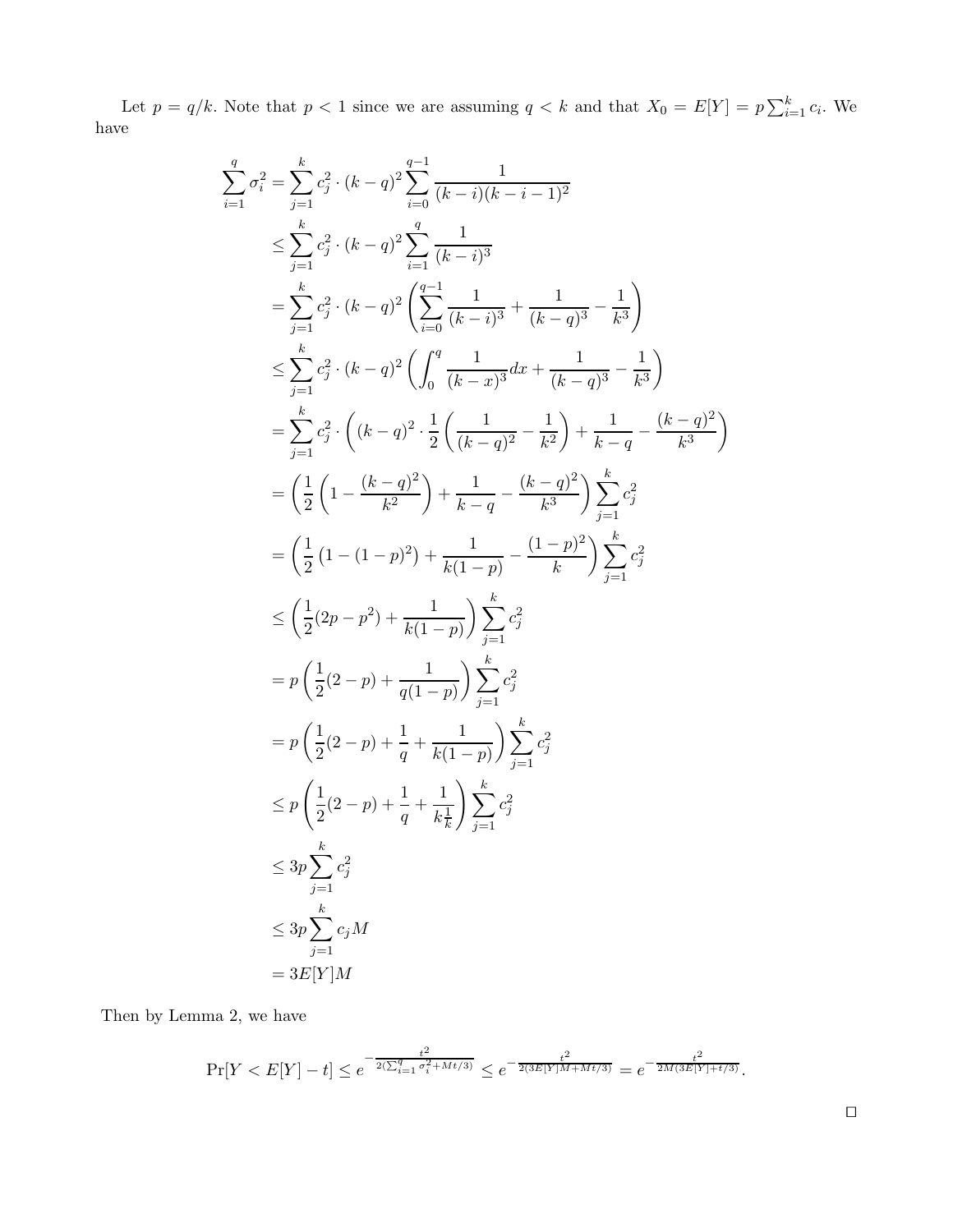**Lemma 4.** Let k, q be integers such that  $1 \leq q \leq k$ . Let B be random a subset of  $[k] = \{1, \ldots, k\}$  of size q. Let M and  $c_1, \ldots, c_k$  be nonnegative constants such that  $M \geq c_i$  for  $1 \leq i \leq k$ . Put  $Y = \sum_{i \in \mathcal{B}} c_i$ . Then

$$
\Pr[Y < \phi - t] \le e^{-\frac{t^2}{2M(3\phi + t/3)}}\tag{4}
$$

for any t,  $\phi$  such that  $0 \le t \le \phi \le E[Y]$ .

*Proof.* Let  $u = E[Y] - \phi$ . Then by Lemma 3,

$$
\Pr[Y < \phi - t] = \Pr[Y < E[Y] - u - t] \\
\leq e^{-\frac{(t+u)^2}{2M(3(u+\phi)+(t+u)/3)}}\n \tag{5}
$$

Let  $f(u) = (t+u)^2$ ,  $g(u) = 3(u + \phi) + (t+u)/3$ , we find that

$$
\left(\frac{f(u)}{g(u)}\right)' \ge 0 \iff f'(u)g(u) \ge g'(u)f(u)
$$
  

$$
\iff 2g(u) \ge g'(u)(t+u)
$$
  

$$
\iff 2g(u) \ge (3+1/3)(t+u)
$$
  

$$
\iff g(u) \ge (3+1/3)(t+u)
$$
  

$$
\iff 3(u+\phi) + (t+u)/3 \ge (3+1/3)(t+u)
$$
  

$$
\iff 3(u+t) + (t+u)/3 \ge (3+1/3)(t+u)
$$

where we use  $\phi \geq t$  for the last implication. Thus (5), considered as a function of u and restricted to  $u > 0$ , takes its maximum at  $u = 0$ , which establishes (4).  $u \geq 0$ , takes its maximum at  $u = 0$ , which establishes (4).

**Lemma 5.** Let k, q be integers such that  $1 \leq q \leq k$  and such that q is even. Let  $M > 0$  be a constant and let T be the disjoint union of sets  $T_1, \ldots, T_k$  such that  $|T_i| \leq M$  for  $1 \leq i \leq k$ . Let  $F: T \to U$  be some function and let

$$
C_i = |\{x \in T_i : \exists y \in T, y \neq x, \ s.t. \ F(x) = F(y)\}|
$$

Let  $C = C_1 + \cdots + C_k$ . Let  $\mathcal B$  be a random subset of [k] of size q. Let

$$
\overline{C_i} = |\{x \in T_i : \exists y \in T_j, j \in \mathcal{B}, y \neq x, F(x) = F(y)\}|
$$

and let

$$
\overline{C}=\sum_{i:i\in\mathcal{B}}\overline{C_i}
$$

then

$$
\Pr[\overline{C} < t] \le 2e^{-\frac{t}{16M}}
$$

where  $t = \frac{1}{20}p^2C$  and  $p = q/k$ .

*Proof.* We use the following equivalent selection process for  $\mathcal{B}$ : we first select, independently and uniformly at random, two subsets L and R of |k| of size  $q/2$  each, then select an additional set H of size  $q - |L \cup R|$  uniformly at random from [k], and finally set  $\mathcal{B} = L \cup R \cup H$ . Clearly, this process yields a set  $\beta$  of size q that is uniformly distributed at random among all subsets of [k] of size q.

Define random variables  $Y_1, \ldots, Y_k$  by putting  $Y_i = C_i$  if  $i \in L$ ,  $Y_i = 0$  otherwise. Let  $Y = \sum_{i=1}^k Y_i$ . We have  $|Y_i| \leq |T_i| \leq M$ . Note that  $E[Y] = \frac{q/2}{k}C = \frac{1}{2}pC$ . Let  $t_0 = \frac{1}{4}pC = \frac{1}{2}E[Y]$ . By Lemma 3,

$$
\Pr[Y < E[Y] - t_0] \le e^{-\frac{t_0^2}{2M(3E[Y] + t_0/3)}}
$$
\n
$$
= e^{-\frac{p^2 C^2 / 16}{2M(3pC/2 + pC/12)}}
$$
\n
$$
= e^{-\frac{pC}{32M(3/2 + 1/12)}}
$$
\n
$$
\le e^{-\frac{pC}{51M}}.
$$